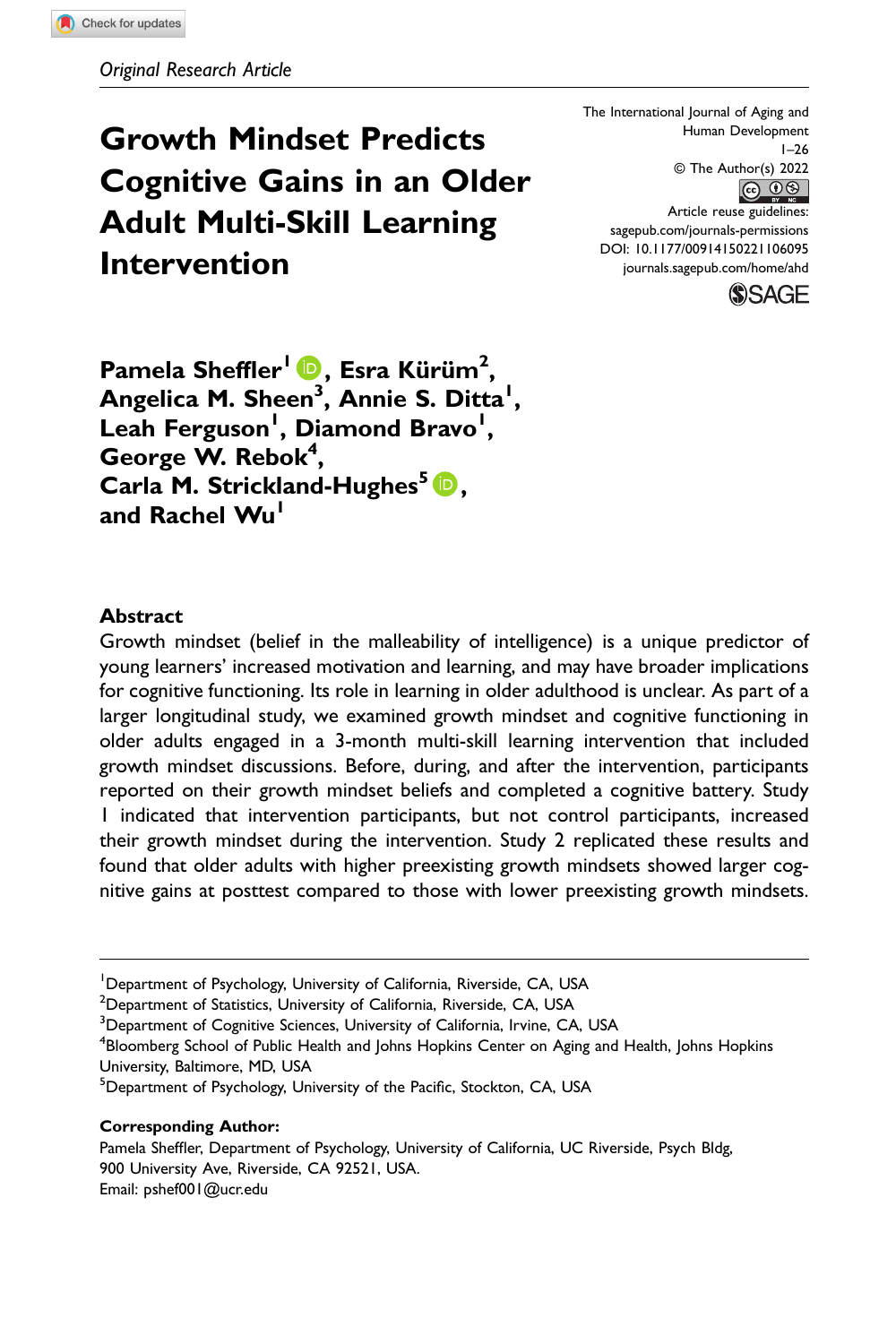Our findings highlight the potential role of growth mindset in supporting positive learning cycles for cognitive gains in older adulthood.

#### Keywords

growth mindset, motivation, learning, cognition, intervention

Motivational factors can indirectly impact cognitive functioning in older adulthood by influencing the quality and quantity of engagement in cognitively stimulating activities (see Hess, 2014, for a review). Continued engagement in these activities may buffer against older adults' cognitive decline (e.g., Hertzog et al., 2008) and decrease their risk for Alzheimer's disease (e.g., Wilson et al., 2007). One important type of cognitively stimulating activity is learning new real-world skills, such as photography or a new language (e.g., Bak et al., 2016; Leanos et al., 2020; but see Berggren et al., 2020). In dynamic, increasingly technologically based environments, learning new real-world skills also may help older adults maintain their functional independence (e.g., Charness & Boot, 2009). The decision to engage in and persist at cognitively stimulating activities, such as learning new skills, may partly depend on motivational factors (Wu & Strickland-Hughes, 2019).

Prior research on motivational factors in aging has focused largely on memory selfefficacy (belief in one's memory ability) and personal control (belief in one's ability to influence outcomes in general, Hastings & West, 2009; Rebok & Balcerak, 1989). Past literature establishes a positive relationship between memory self-efficacy and memory performance in adulthood (Beaudoin & Desrichard, 2011), and a positive relationship between personal control beliefs and cognitive performance in aging is also well established (Barber & Strickland-Hughes, 2019). A motivational construct related to memory self-efficacy and personal control is growth mindset, the belief in the malleability of intelligence (Dweck, 2000). Leanos et al. (2020) incorporated growth mindset into a longitudinal multi-skill learning intervention for older adults. This study demonstrated the benefits of learning new skills on older adults' cognitive improvement but did not examine the role of growth mindset in this process, which is the focus of the present studies. Growth mindset is not often applied to cognitive training in older adults. However, it has been linked to cognitive performance in aging (Plaks & Chasteen, 2013). Its potential positive effects may be informed by past research on the role of other related motivational factors in cognitive training for middle-aged and older adults (Hastings & West, 2009; Rebok & Balcerak, 1989). Compared to the abundance of research on growth mindset in children and adolescents (for a review, see Sisk et al., 2018), research on the effects of growth mindset in older adults, especially in relation to cognitive gains, is limited. Hence, we first briefly review research on growth mindset in younger learners before discussing growth mindset in older learners.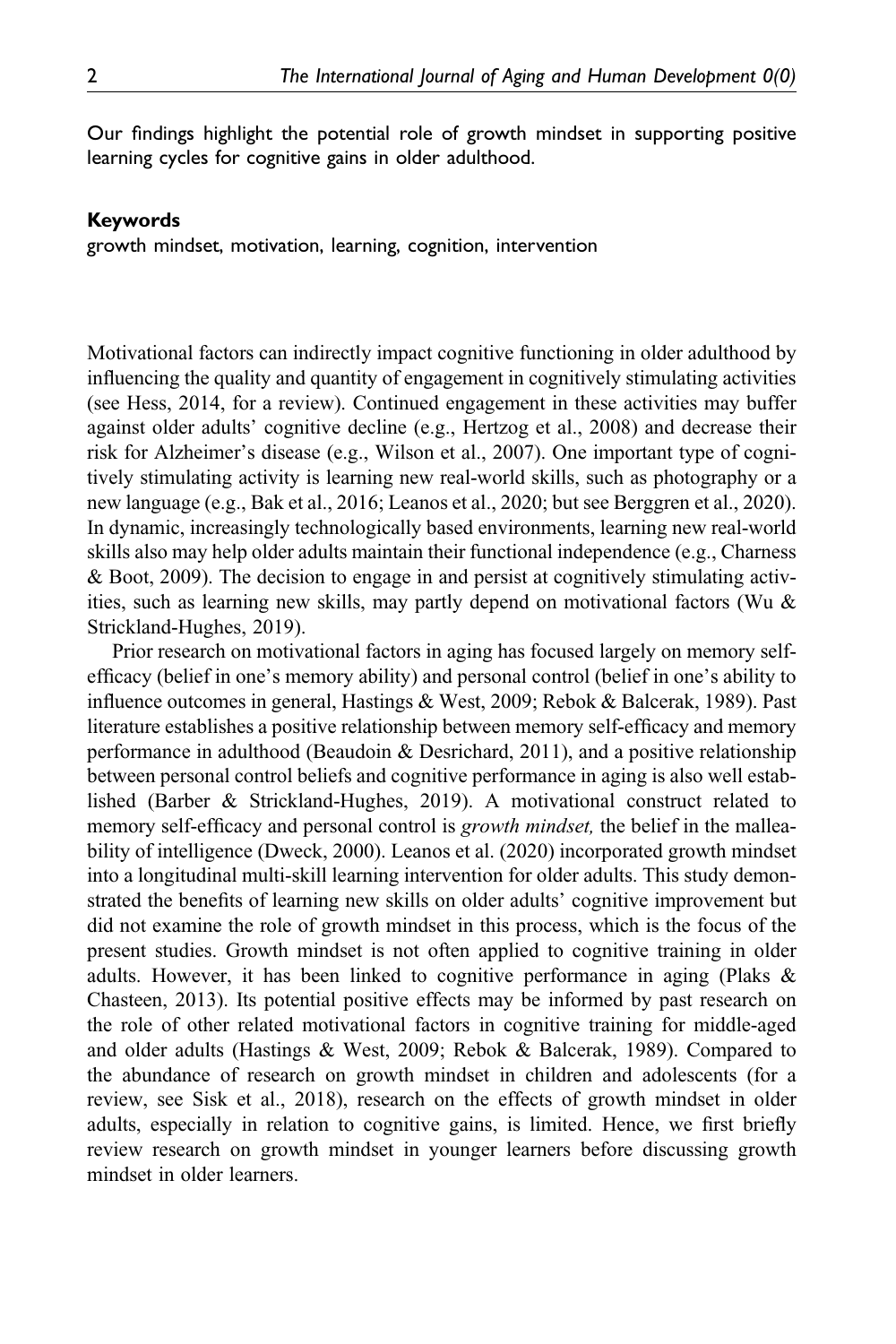#### Growth Mindset in Younger Learners

Initially developed to address learning in children, growth mindset is a unique predictor of students' motivation and academic achievement (e.g., Blackwell et al., 2007). Children who espouse growth mindsets show higher IQ (Cury et al., 2006; Mueller & Dweck, 1998), engagement, and persistence in challenging tasks, while cheating less (Dweck, 2000; Mueller & Dweck, 1998) and attaining better school grades (Blackwell et al., 2007; Yeager et al., 2019). Growth mindset studies with younger adults in college settings show similar benefits (e.g., Paunesku et al., 2012), and a recent meta-analysis suggests that growth mindset also may be associated with decreased psychological distress and increased active coping (Burnette et al., 2020a). Based on these findings, growth mindset interventions have been developed in educational settings to boost students' cognitive abilities and learning outcomes (e.g., Yeager et al., 2019). These effects are particularly strong for students facing adversity, such as a lack of resources from low socioeconomic status, students struggling academically, and students of ethnic-racially marginalized groups (Blackwell et al., 2007; Yeager & Dweck, 2020; Yeager et al., 2019).

How do interventions cultivate growth mindsets? In terms of the methods for inducing a growth mindset, teachers and parents have been encouraged to use *process* praise, rather than *ability* praise, when children learn new skills and content (Gunderson et al., 2013; Ricci & Lee, 2016). Unlike ability praise (e.g., "You are so smart"), process praise commends the child's effort and persistence in the task (e.g., "You worked really hard"), thus emphasizing that intelligence and skills can be improved. However, for adolescents and other older students (e.g., college students), process praise may be misinterpreted as patronizing or indicating low ability (Amemiya & Wang, 2018). As such, another method used to increase growth mindset for more mature learners consists of teaching individuals about neuroplasticity (i.e., one's ability to induce changes in the brain via forming new connections and synapses). As demonstrated in a recent meta-analysis (Sarrasin et al., 2018), teaching neuroplasticity concepts in growth mindset interventions has been proven effective in increasing growth mindset in both adolescents and younger adults.

#### Growth Mindset in Older Adult Learners

Although it is argued that growth mindset may play an integral role in successful aging (Heslin et al., 2021), there is surprisingly little research on this topic. Regarding cognition, the limited extant literature on the effect of growth mindset on cognitive outcomes in older adults has revealed mixed findings. For example, Plaks and Chasteen (2013) found that endorsement of a growth mindset positively predicted older adults' performance on a free-recall memory task, which aligns with past findings in younger adults (Jaeggi et al., 2014). However, other intervention research with older adults has shown that a growth mindset negatively predicted cognitive performance (Guye et al., 2017). One potential reason for a negative association between growth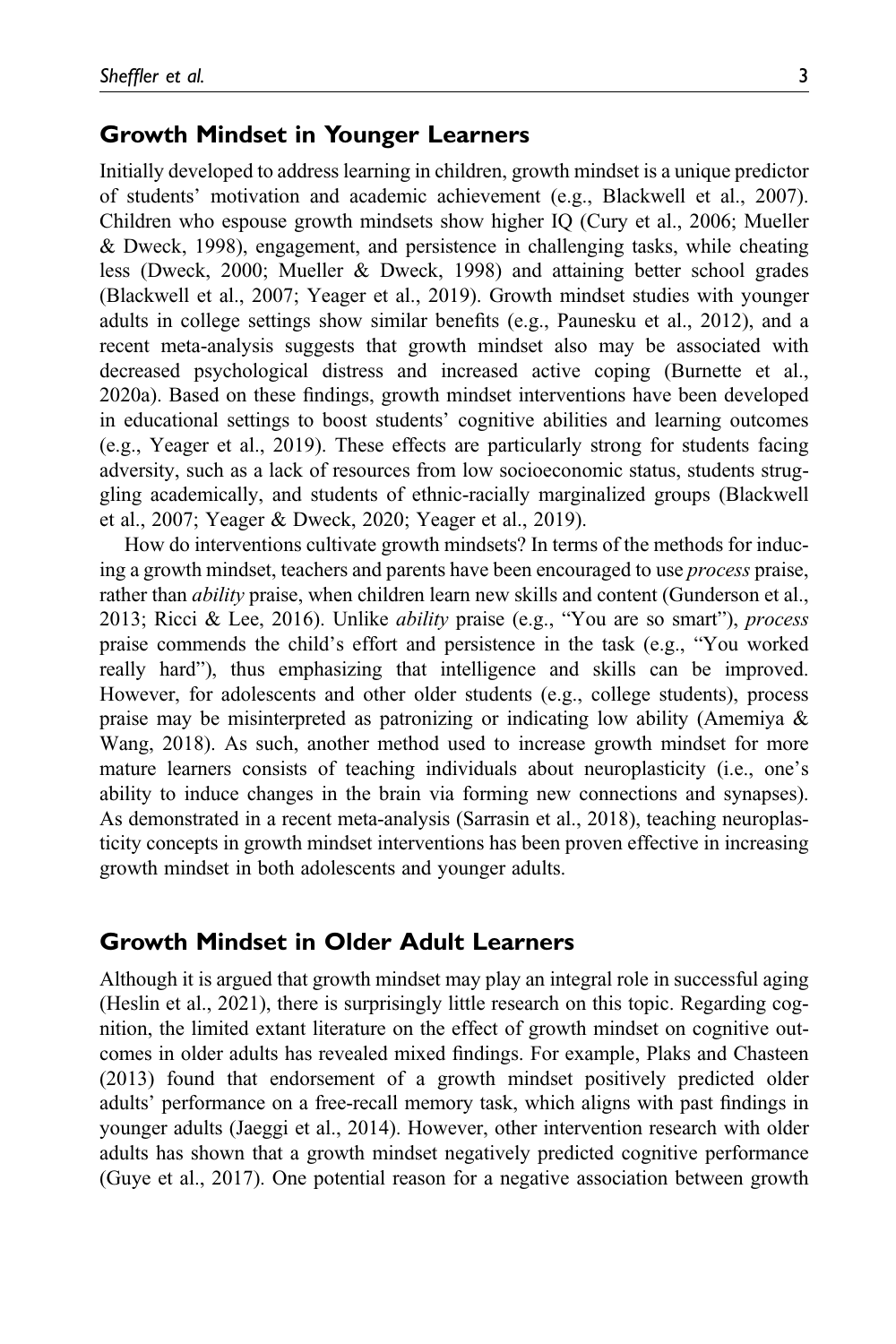mindset and cognitive gains in older adults proposed by Guye et al. (2017) is that individuals with a growth mindset may be overly concerned with improving their performance, which increases cognitive load and hurts performance. Notably, this intervention was computer-based and consisted of working memory training. It may be the case that growth mindset operates better in a real-world skill learning environment with the appropriate learning resources (e.g., supportive instructors, learning materials). This context allows older adult learners to capitalize on growth mindset-oriented behaviors, such as embracing mistakes and failure, without the worry of objective evaluation from a computer-based program. In this way, growth mindset could motivate learners to fully engage in the learning process, improving subsequent cognitive outcomes. Additionally, as past research indicates, computer-based training may not transfer to the cognitive skills needed for everyday activities (Simons et al., 2016). Engaging older adult learners in real-world skill learning may provide them with cognitive gains that are more generalizable to the tasks of daily life, and help them to adapt in a dynamic environment (e.g., Charness & Boot, 2009).

Prior to the present study, the idea that endorsing a growth mindset would aid older adults' real-world skill learning and subsequent cognitive gains had been proposed, but remained to be tested (Wu et al., 2017). Leanos et al. (2020) implemented a 3-month multi-skill learning intervention (e.g., simultaneously learning photography on an iPad, Spanish, and drawing) over two studies with older adults. The participants also engaged in weekly discussions on growth mindset in the context of neuroplasticity and successful aging. They observed (and replicated) considerable cognitive improvements by even halfway through the intervention (1.5 months) but did not analyze the motivational factors, such as growth mindset, that may have changed as a result of the intervention, nor how they may have impacted the cognitive improvements, which is the focus of the present research.

# Growth Mindset and Cognitive Gains

Cognitive gains may be assessed across numerous domains, and the present study drawn from Leanos et al. (2020) focused on two subcomponents comprising executive functioning: working memory and cognitive control (Kramer et al., 2014). Working memory refers to the ability to temporarily store and manipulate information for complex cognitive tasks (Baddeley, 1992). Cognitive control assists the working memory process, and refers to the ability to focus attention on relevant stimuli and filter out irrelevant stimuli(Verhaeghen, 2012). These measures of executive functioning are involved in higher-order functions that are critical for older adults' independent activities in daily life and are among the first abilities that decline in normative aging (Park & Reuter-Lorenz, 2009; Salthouse, 2006).

Past research indicates a relationship between executive functioning and growth mindset (Molden et al., 2006; Moser et al., 2011). Mindsets seem to affect individuals' basic processing, categorizing of information (Molden et al., 2006), and attention to errors (Moser et al., 2011), which subsequently can affect performance. For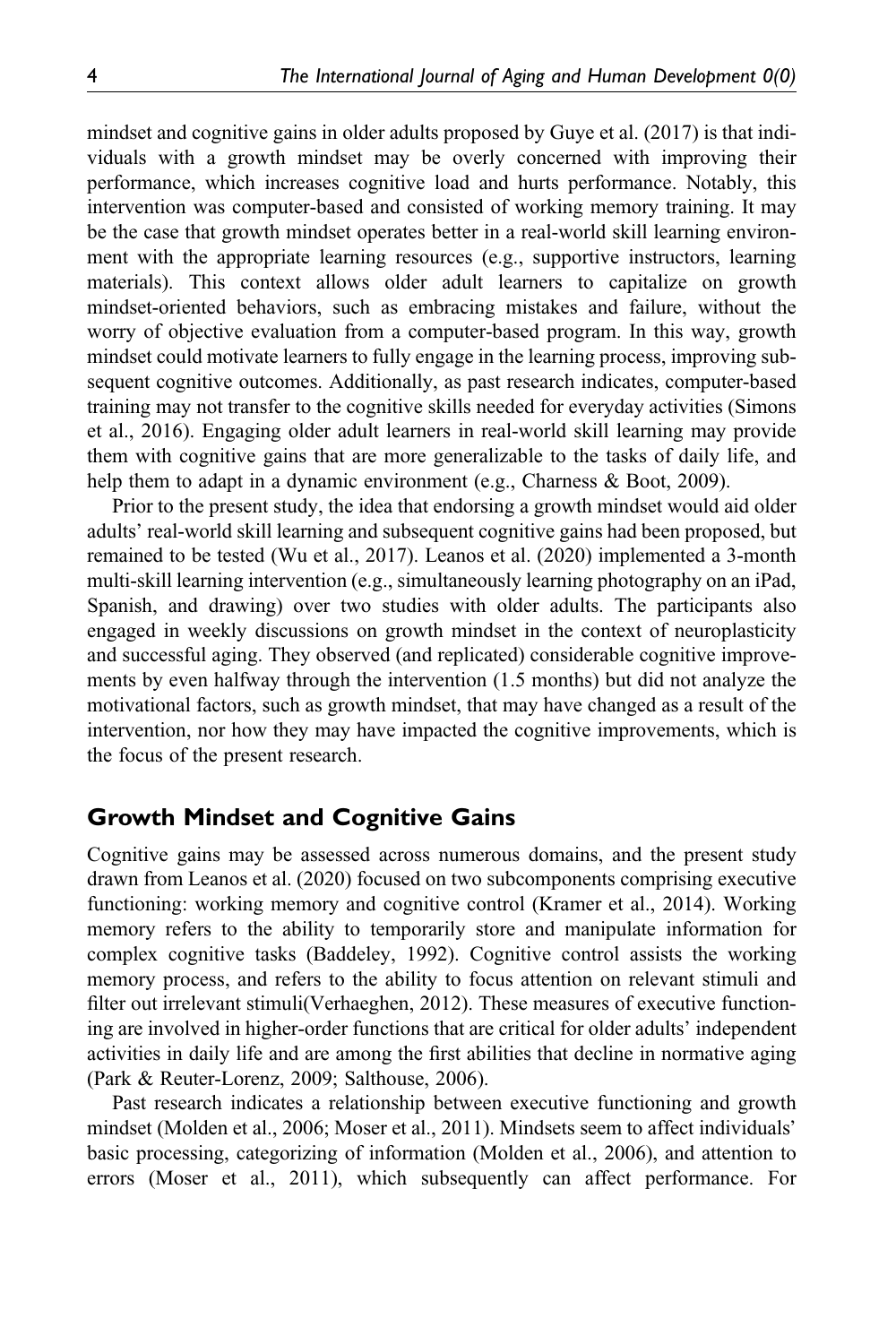example, when completing a Flanker task (a measure of cognitive control that requires participants to quickly identify targets while ignoring conflicting surrounding information), younger adults with higher growth mindsets improved their performance more after making mistakes compared to individuals with lower growth mindsets (Moser et al., 2011). EEG (scalp-recorded neural activity) markers for conscious attention to errors mediated the relationship between growth mindset and subsequent performance. Similarly, another study with younger adults found that individuals primed to endorse a growth mindset showed increased attention to error, which improved their response time and accuracy when responding to targets (Schroder et al., 2014). This research suggests that, beyond the ability to improve educational outcomes for students, growth mindset affects neural and behavioral responses in cognitive tasks, which may have important implications for individuals' cognitive functioning.

#### The Present Studies

Can engaging in a multi-skill learning intervention change older adults' endorsement of a growth mindset? How might growth mindset affect older adults' cognitive functioning gains as a result of the intervention? To answer these questions, we analyzed the growth mindset data from Leanos et al. (2020). We examined the possibility of increasing growth mindset and its impact on cognitive abilities during the multi-skill learning intervention that included weekly motivational lectures and discussions. Study 1 included a feasibility sample with intervention and control groups, and Study 2 included a larger sample size with all participants assigned to the intervention group. In line with the growth mindset research with younger populations (e.g., Sarrasin et al., 2018; Yeager et al., 2019), we predicted that (1) across Studies 1 and 2, teaching older adults about growth mindset while engaging them in the learning of new skills would increase their endorsement of a growth mindset compared to older adults who did not participate in the intervention; (2) in Study 2, participants' mindsets prior to the intervention would predict positive change in cognitive functioning at posttest, given research with children and younger adults showing positive cognitive effects from existing growth mindset (e.g., Schroder et al., 2014; although see Guye et al., 2017); and 3) in Study 2, changes in growth mindset would predict changes in cognitive outcomes.

# Study 1

## Method

#### **Participants**

Study 1 reports data collected from 15 late middle-aged and older adult participants recruited by the University of California, Riverside to participate in a new skilllearning intervention to benefit cognitive abilities. Participants were recruited via word of mouth, neighborhood listings, and local community programs (e.g., the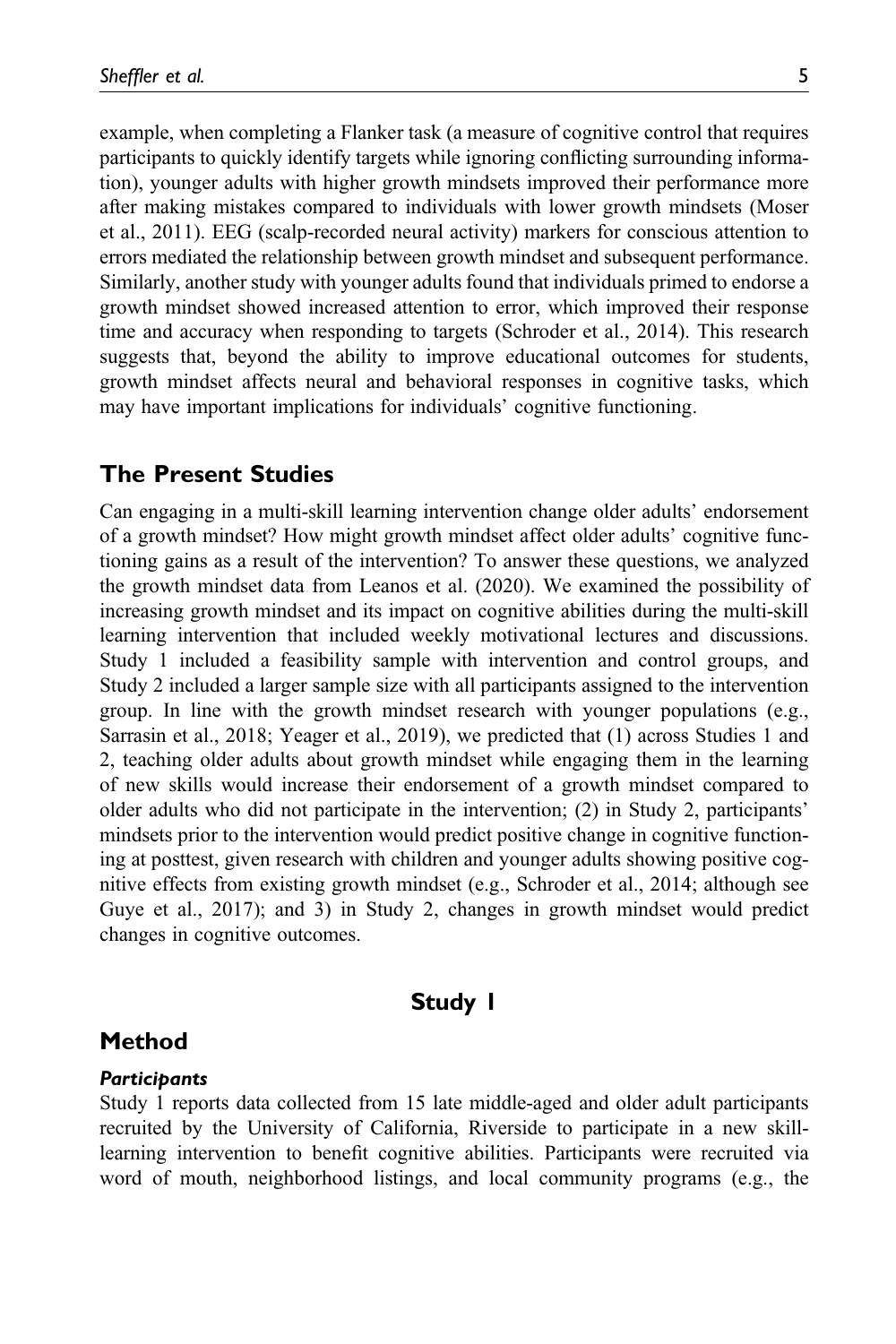Osher Lifelong Learning Institute). They received \$40 for each of three assessments and did not receive compensation for participating in the intervention otherwise, besides the learning materials (e.g., painting supplies, loaned iPad), and instructor time. Participants were randomly assigned to the intervention group ( $n=6$ ; 67% female;  $M_{\text{age}} = 66.33$  years, 67% over the age of 65 years) or to the control group (*n*  $=9$ ; 67% female,  $M_{\text{age}}=70.22$  years, 67% over the age of 65 years), which were comparable in terms of gender, age, and socioeconomic status (indicated by annual household income and level of education; see Table 1 for complete demographic information). The completion rate for the intervention group was 86% (6 of 7) because one additional participant dropped out in Week 3 (before midpoint testing). The completion rate for the control group was 78% (one participant dropped out at midpoint, and one dropped out at posttest).

#### Procedure

The 15-week intervention consisted of three courses on novel skills: introductory conversational Spanish, painting, and how to use an iPad. Each course included two weekly hours of instruction for a total of 6 hours. The three skills were selected due to their novelty and anticipated difficulty for the participants, real-world applicability, and utilization of cognitive control and working memory (the cognitive abilities measured during periodic assessments). In addition, participants engaged in a 1-hour weekly motivational lecture/discussion session conducted by the senior author. The lectures included topics on growth mindset (including a TEDx talk by Carol Dweck, [https://youtu.be/\\_X0mgOOSpLU\)](https://youtu.be/_X0mgOOSpLU), grit (including a TED talk by Angela Duckworth, <https://youtu.be/H14bBuluwB8>), motivation, and neuroplasticity (including a TED talk on neurogenesis by Sandrine Thuret, [https://youtu.be/B\\_tjKYvEziI](https://youtu.be/B_tjKYvEziI)) (see online Supplemental Material for a complete schedule of topics). Class discussions focused on identifying and removing barriers to learning, successful aging, and resilience. The neuroplasticity lecture included specific details and discussion about the brain's ability to form new neurons, even in older age. We selected this content to promote beliefs about the brain's malleability while dispelling negative myths about aging and cognitive ability. These topics could also help foster growth mindsets by encouraging discussion about the value of effort in improving ability and by helping participants reflect upon and recognize how their efforts directly improved their learning outcomes. To further foster growth mindset beliefs, the discussions on removing barriers to learning aimed to promote positive learning cycles during and after the intervention via improving access to learning opportunities. We enabled this by providing information about available learning opportunities (e.g., free local lectures and classes) and other online learning resources.

#### Measures

As part of a larger longitudinal study, participants completed a measure of growth mindset, cognitive functioning, and provided demographic information, including age, gender, race, ethnicity, education, annual income, and retirement status.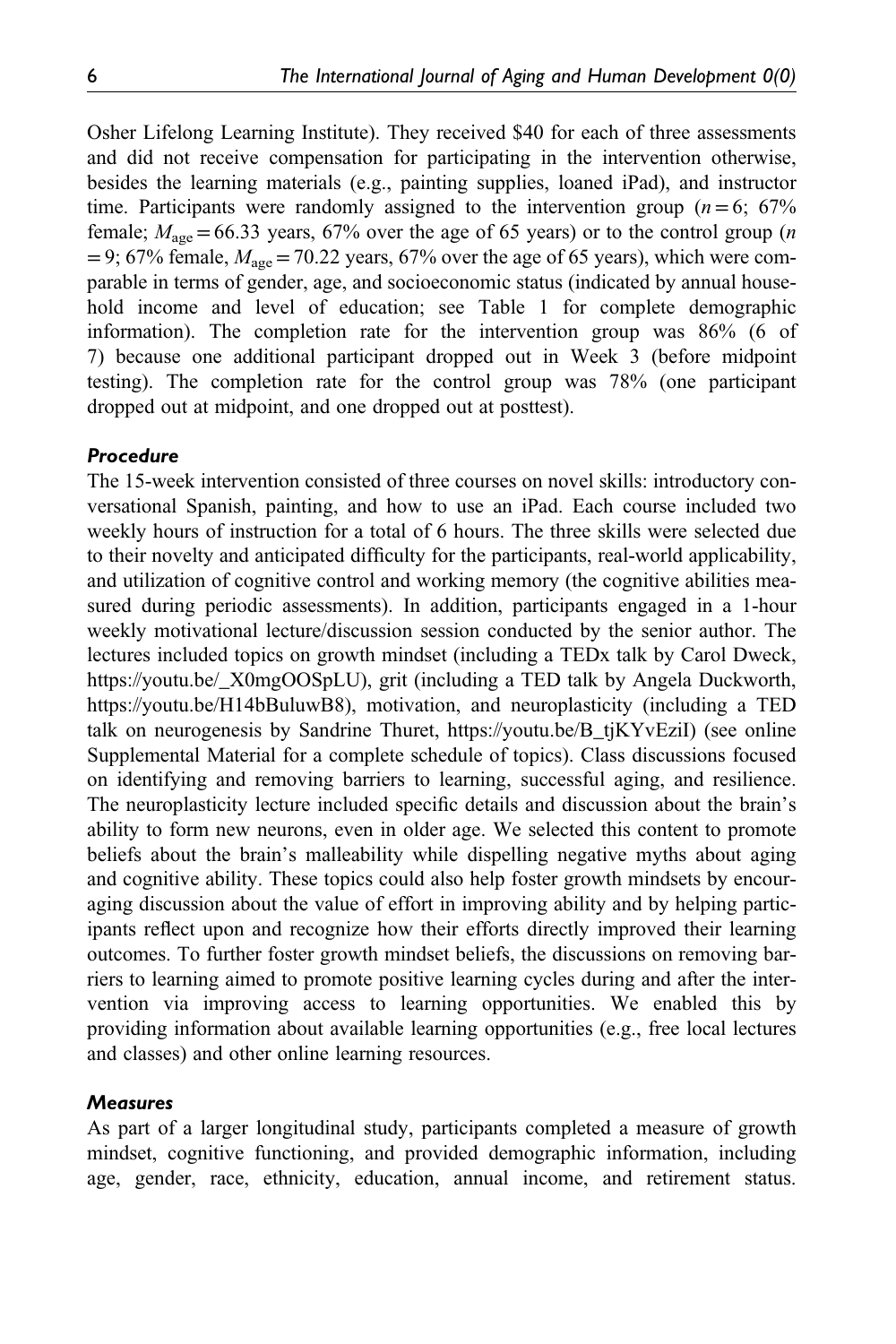| Demographic                            | Study I                         | Study 2                         |                                 |
|----------------------------------------|---------------------------------|---------------------------------|---------------------------------|
|                                        | Intervention, $n = 6$           | Control, $n = 9$                | Intervention,<br>$n = 27$       |
| Gender, N (%)                          |                                 |                                 |                                 |
| Female                                 | 4(67)                           | 6(67)                           | 18(67)                          |
| Male                                   | 2(33)                           | 3(33)                           | 9(33)                           |
| Age $M \pm SD$ (range)                 | $66.33 \pm 6.41$<br>$(58 - 74)$ | $70.22 \pm 9.97$<br>$(58 - 86)$ | 69.44 $\pm$ 7.12<br>$(58 - 86)$ |
| Race, N (%)                            |                                 |                                 |                                 |
| White                                  | 5(83)                           | 6(67)                           | 18(67)                          |
| <b>Black</b>                           | 1(17)                           | 2(22)                           | 4(15)                           |
| Asian                                  | 0(0)                            | 0(0)                            | 1(4)                            |
| Multiracial or Other                   | 0(0)                            | $\vert$ (II)                    | 4 (15)                          |
| Ethnicity, N (%)                       |                                 |                                 |                                 |
| Hispanic                               | 0(0)                            | $\vert$ (II)                    | 3(11)                           |
| Non-Hispanic                           | 6(100)                          | 8(89)                           | 24 (89)                         |
| Years of education, $M \pm SD$ (range) | $16.50 \pm 3.56$<br>$(14-23)$   | $15.22 \pm 2.33$<br>$(13 - 20)$ | $15.56 \pm 2.90$<br>$(12 - 20)$ |
| Income (%)                             |                                 |                                 |                                 |
| Less than \$20,000                     | 1(17)                           | 1(11)                           | 1(4)                            |
| \$20,000-\$29,999                      | 1(17)                           | 2(22)                           | 3(11)                           |
| \$30,000-\$39,999                      | 0(0)                            | $\vert$ (II)                    | $\mid$ (4)                      |
| \$40,000-\$49,999                      | 0(0)                            | 0(0)                            | 1(4)                            |
| \$50,000-\$99,999                      | 2(33)                           | 4 (44)                          | 11(41)                          |
| \$100,000-\$199,999                    | 2(33)                           | 0(0)                            | 4 (15)                          |
| \$200,000 and over                     | 0(0)                            | $\vert$ (11)                    | 1(4)                            |
| Prefer not to answer                   | 0(0)                            | 0(0)                            | 5(19)                           |
| Work status, N (%)                     |                                 |                                 |                                 |
| Retired                                | 5(83)                           | 7(78)                           | 22(81)                          |
| Not retired                            | 1(17)                           | 2(22)                           | 5(19)                           |

Table 1. Participant Demographics for Studies 1 and 2.

Participants were assessed at three time points: pretest (Week 0, 1 week before the beginning of the intervention), midpoint (Week 8), and posttest (Week 15).

Mindset: We adapted the Dweck (2000) mindset questionnaire to better align with older adult experiences (e.g., less emphasis on academic achievement) and to emphasize novel skill learning (Table 2). The growth mindset questionnaire is a subscale of the Broad Learning Adult Questionnaire (BLAQ) (Leanos et al., 2019). This subscale includes six items measured on a 6-point Likert-type scale  $(1 = \text{Strongly disagree to 6})$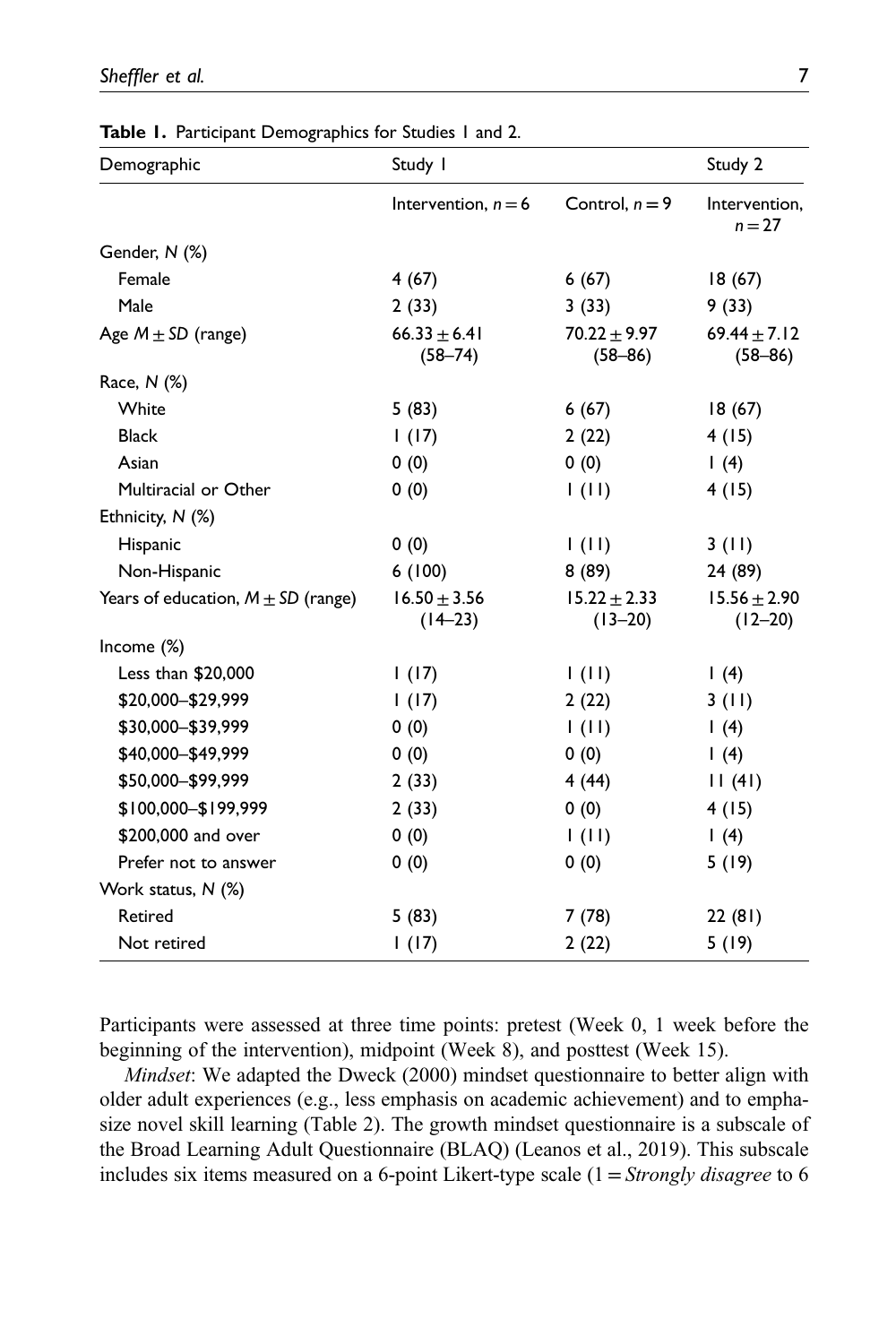| Scale       |                                                                         |
|-------------|-------------------------------------------------------------------------|
| Long form   | 1. Lifelong learning will keep my mind sharper than my peers who do not |
| <b>BLAO</b> | continue learning.                                                      |

Table 2. Growth Mindset Items From the Broad Learning Adult Questionnaire (BLAQ).

- 3. Regardless of whether I am of high or low intelligence, I can still learn new skills.
- 4. When learning a new difficult skill, such as speaking a new language, I know that although I may not be good at that task now, I can eventually become better at it through practice and dedication.
- Short form BLAQ 1. Through practice and dedication, I can be proficient in anything that is difficult.
	- 2. Even if I don't have the talent to do something, I can still learn to do it well.

<sup>a</sup>ltem 2 (reverse-coded) removed from final composite.

Note. All items from the BLAQ (Leanos et al., 2019). Items rated on a 6-point Likert-type scale, 1=Strongly disagree to  $6=$  Strongly agree.

 $=$  *Strongly agree*), which aim to capture a variety of socio-motivational and environmental factors that may foster optimal cognitive development in older adults.

Reliability analyses indicated that one item from the original long version, "I can't expect to be good at learning new things at my age" (reverse-coded) did not align with the other items and resulted in lower reliability at pretest and midpoint ( $\alpha = .35$  pretest,  $\alpha$  = .43 midpoint,  $\alpha$  = .78 posttest). We opted to remove this item (the only reversecoded item), given its low reliability and prior research confirming threats to validity and reliability when mixing reversed, negatively coded items with positive items (Weijters & Baumgartner, 2012). Additionally, two different items from a short version of the BLAQ were included in the composite score to increase reliability. The short version items maintain the meaning of the longer items but are more clear and concise. After the removal of the long version item and addition of the two shorter items, the measure improved its reliability ( $\alpha$  = .62 pretest,  $\alpha$  = .79 midpoint,  $\alpha$  = .71 posttest), and the average inter-item correlations were within acceptable limits for all time points  $(r=.24$  pretest,  $r=.41$  midpoint,  $r=.30$  posttest). However, it is important to note that these levels were lower than those reported for the growth mindset subscale in Leanos et al. (2019), possibly due to the small sample size. The revised 5-item version was subsequently used for all study analyses.

Cognitive gains: Participants' executive functioning was measured using the NIH EXAMINER battery [\(https://memory.ucsf.edu/examiner](https://memory.ucsf.edu/examiner); Kramer et al., 2014), which examines executive functioning using four tasks, two on cognitive control (set-shifting and Flanker), and two on working memory (1-back and dot counting). The NIH EXAMINER combines reaction time and accuracy scores on these four tasks to create an overall executive functioning composite score. Accuracy scores differ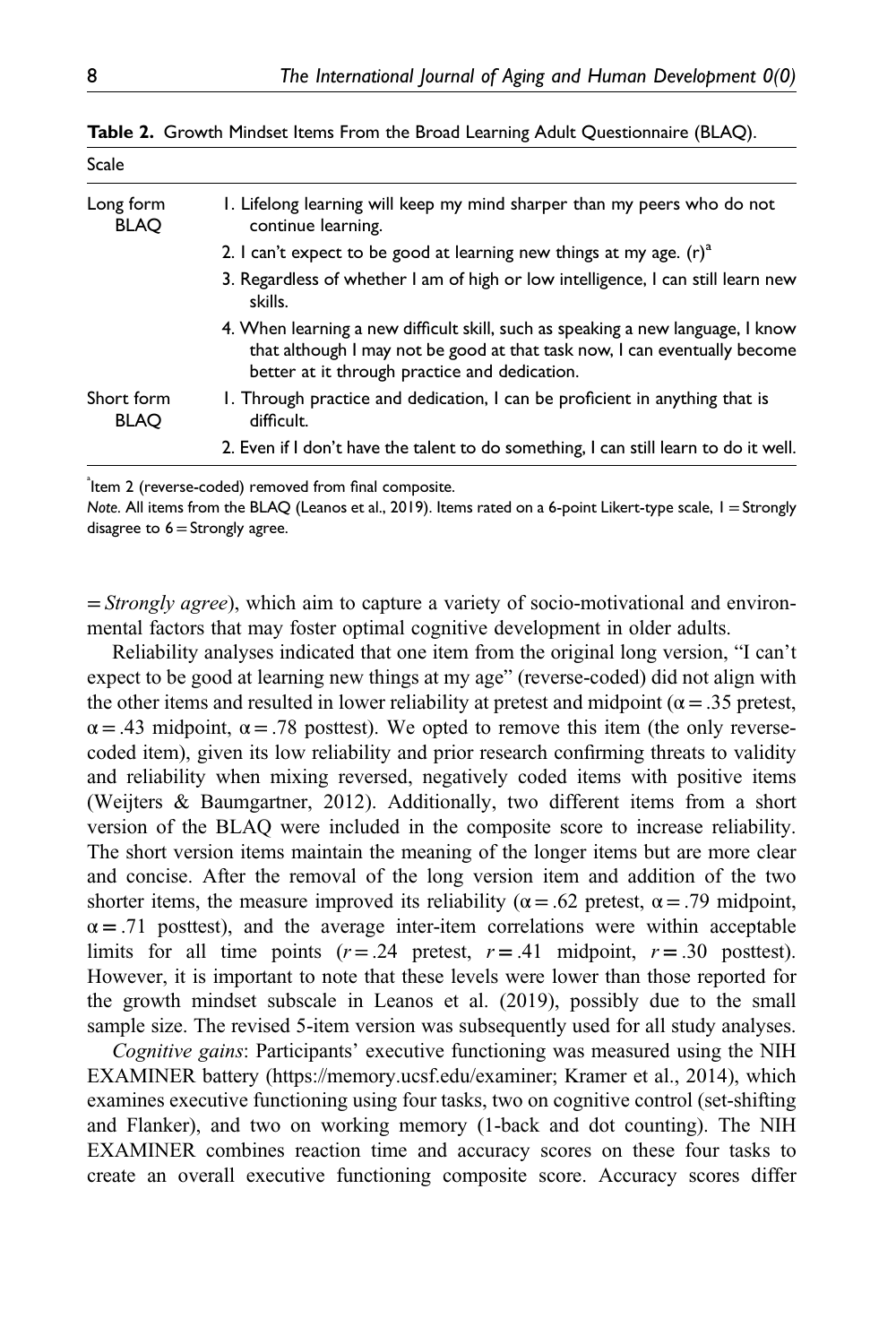depending on the task. For example, in the one-dot task, accuracy is measured according to the number of blue circles participants could recall for each display that was shown to them in a particular order. We calculated the composite score following procedures recommended by the NIH EXAMINER development team (Kramer et al., 2014) that were based on a confirmatory factor analysis that validated a single-factor executive composite score. The cognitive data were not included in the analyses for Study 1 due to the small sample size, but were included in the analyses for Study 2.

#### Results and Discussion

Descriptive statistics for growth mindset and cognitive scores are shown in Tables 3 and 4, respectively. To examine change in growth mindset, we conducted a linear mixed-effects model, which accommodates both fixed effects (population-level) and random effects (subject-level), to test our hypotheses. The inclusion of subject-level random effects in this model accounts for the dependence among the repeated measurements of the same participant. While theoretically equivalent to growth models, we used mixed-effects models because they outperform growth models in studies with small sample sizes and irregular measurement times (McNeish & Matta, 2018). We used these models to examine group differences, rather than trajectories, due to insufficient power to examine trajectories.<sup>1</sup>

The normality assumption was tested and satisfied for all models. Growth mindset scores were collected over three time points (0: pretest, 1: midpoint, and 2: posttest). Time (i.e., time point) was included as a categorical variable to allow for changes in the scores to be different among time points. Group was also included as a categorical variable (0: control group, 1: intervention group). Other factors commonly used in mindset and cognitive interventions (e.g., Hastings & West, 2009; Yeager et al., 2019) were included as covariates: gender (0: Male, 1: Female), retirement status (0: No, 1: Yes), race (0: White, 1: Non-White), age (continuous), and years of education (continuous).

In partial support of the first hypothesis, the results of the mixed-effects model indicated a marginally significant difference between groups at posttest ( $p = .061$ ; see Table 5). Though marginal, this trending effect suggests that participants in the

| Study (N)            | Baseline M (SD) | Pretest M (SD)  | Midpoint M (SD) | Posttest M (SD) |
|----------------------|-----------------|-----------------|-----------------|-----------------|
|                      | [Range]         | [Range]         | [Range]         | [Range]         |
| Study I Intervention | ٠               | 5.03(0.53)      | 5.21(0.50)      | 5.60(0.32)      |
| Group (6)            |                 | $[4.20 - 5.80]$ | $[4.40 - 5.67]$ | $[5.20 - 6.00]$ |
| Study I Control      | ٠               | 5.20(0.52)      | 5.08(0.38)      | 4.94(0.47)      |
| Group (9)            |                 | $[4.40 - 6.00]$ | $[4.40 - 5.60]$ | $[4.20 - 5.60]$ |
| Study 2 (27)         | 5.22(0.58)      | 5.26(0.52)      | 5.32(0.43)      | 5.44(0.67)      |
|                      | $[3.80 - 6.00]$ | $[4.20 - 6.00]$ | $[4.60 - 6.00]$ | $[3.80 - 6.00]$ |

Table 3. Descriptive Statistics for Growth Mindset Scores in Studies 1 and 2.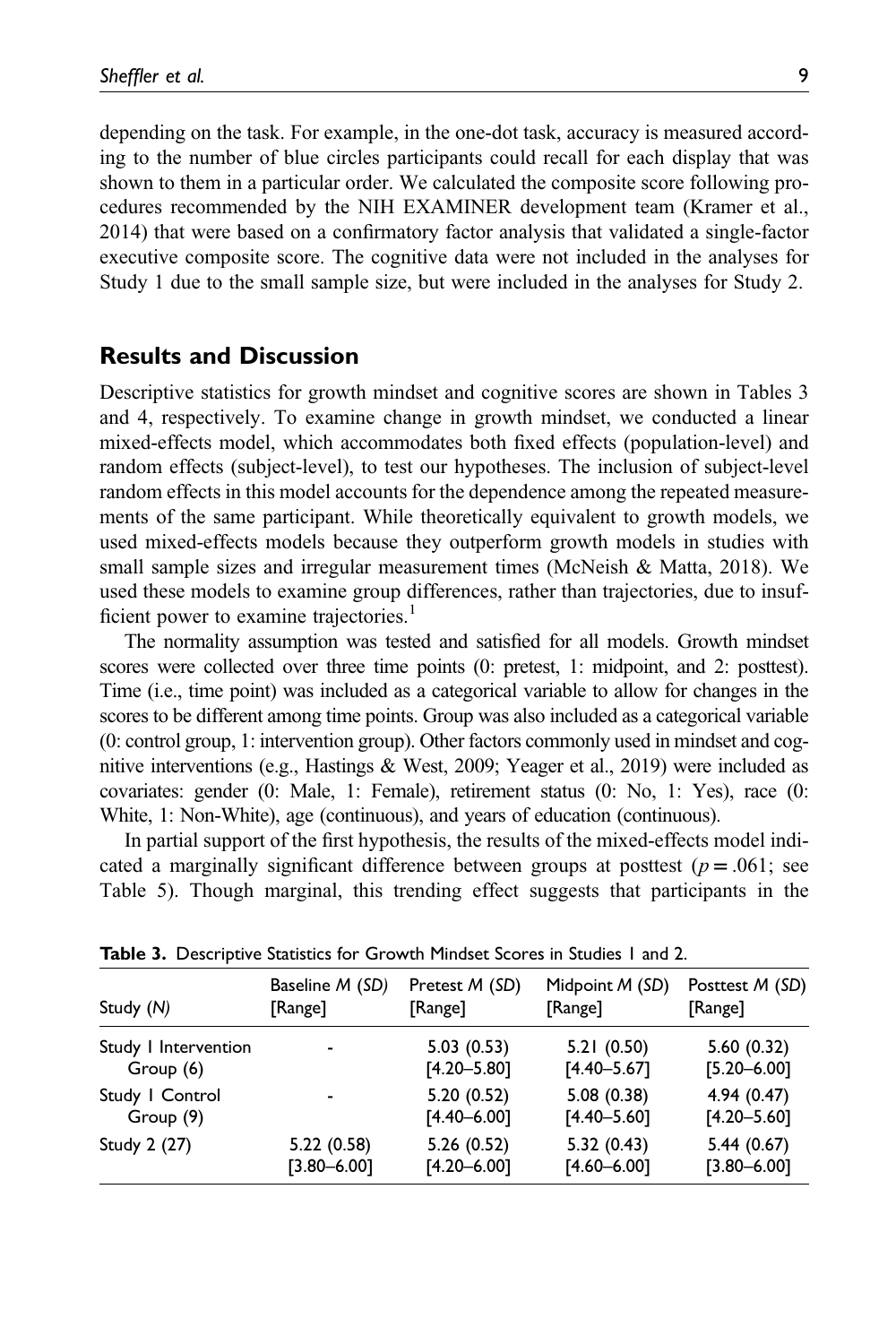| Study (N)                            | Baseline M (SD)  | Pretest M (SD)                 | Midpoint M (SD)               | Posttest M (SD)               |  |
|--------------------------------------|------------------|--------------------------------|-------------------------------|-------------------------------|--|
|                                      | [Range]          | [Range]                        | [Range]                       | [Range]                       |  |
| Study I<br>Intervention<br>Group (6) |                  | 0.31(0.37)<br>$[-0.20 - 0.75]$ | 0.64(0.34)<br>$[0.07 - 0.99]$ | 0.57(0.37)<br>$[0.22 - 1.22]$ |  |
| Study   Control                      |                  | 0.16(0.29)                     | 0.29(0.40)                    | 0.24(0.58)                    |  |
| Group (9)                            |                  | $[-0.53 - 0.35]$               | $[-0.54 - 0.72]$              | $[-0.92 - 0.96]$              |  |
| Study 2 (27)                         | 0.27(0.72)       | 0.42(0.67)                     | 0.82(0.61)                    | 0.76(0.49)                    |  |
|                                      | $[-2.07 - 1.12]$ | $[-1.46 - 1.42]$               | $[-1.00 - 1.61]$              | $[-0.17 - 0.61]$              |  |

Table 4. Descriptive Statistics for Cognitive Composite Scores in Studies 1 and 2.

intervention group may have had an increased growth mindset from pretest to posttest, with an estimated increase of 0.58 units more than the control group. For the control group, no significant differences were found between participants' average growth mindset score at pretest and midpoint ( $p = .724$ ), nor at pretest and posttest ( $p=$ .367). From pretest to posttest, the control group's estimated growth mindsets decreased by 0.17, whereas the intervention group's growth mindsets increased by 0.41. A Wald test was performed to test additional comparisons between participants' growth mindsets between midpoint and posttest but did not find a significant change in the control group ( $p = .497$ ; 95% CI [−.47, .23]) or in the intervention group ( $p = .271$ ; 95% CI [−.18, .64]). Additionally, though not central to our research questions, gender was a significant predictor of growth mindset, such that females had higher growth mindsets than males ( $p = .037$ ), as was retirement status, such that non-retired participants had higher growth mindsets compared to retired participants ( $p = .046$ ).

# Study 2

# Method

Study 2 aimed to replicate the improvement in growth mindset from Study 1's feasibility intervention group with a larger sample. Importantly, we also investigated whether growth mindset level–both prior to the intervention and its increase during the intervention–would predict cognitive improvements. Unlike Study 1, Study 2 did not include a control group, but instead assessed participants 4–6 weeks prior to the start of the intervention and used these assessments to serve as a baseline control.

#### **Participants**

Twenty-seven late middle-aged and older adults (67% female,  $M_{\text{age}} = 69.44$  years, 79% over the age of 65 years; refer to Table 1 for complete demographic information) took part in a 12-week multi-skill learning intervention. Nine of the 27 subjects withdrew at various points during the intervention (one at baseline, four at pretest, two at midpoint,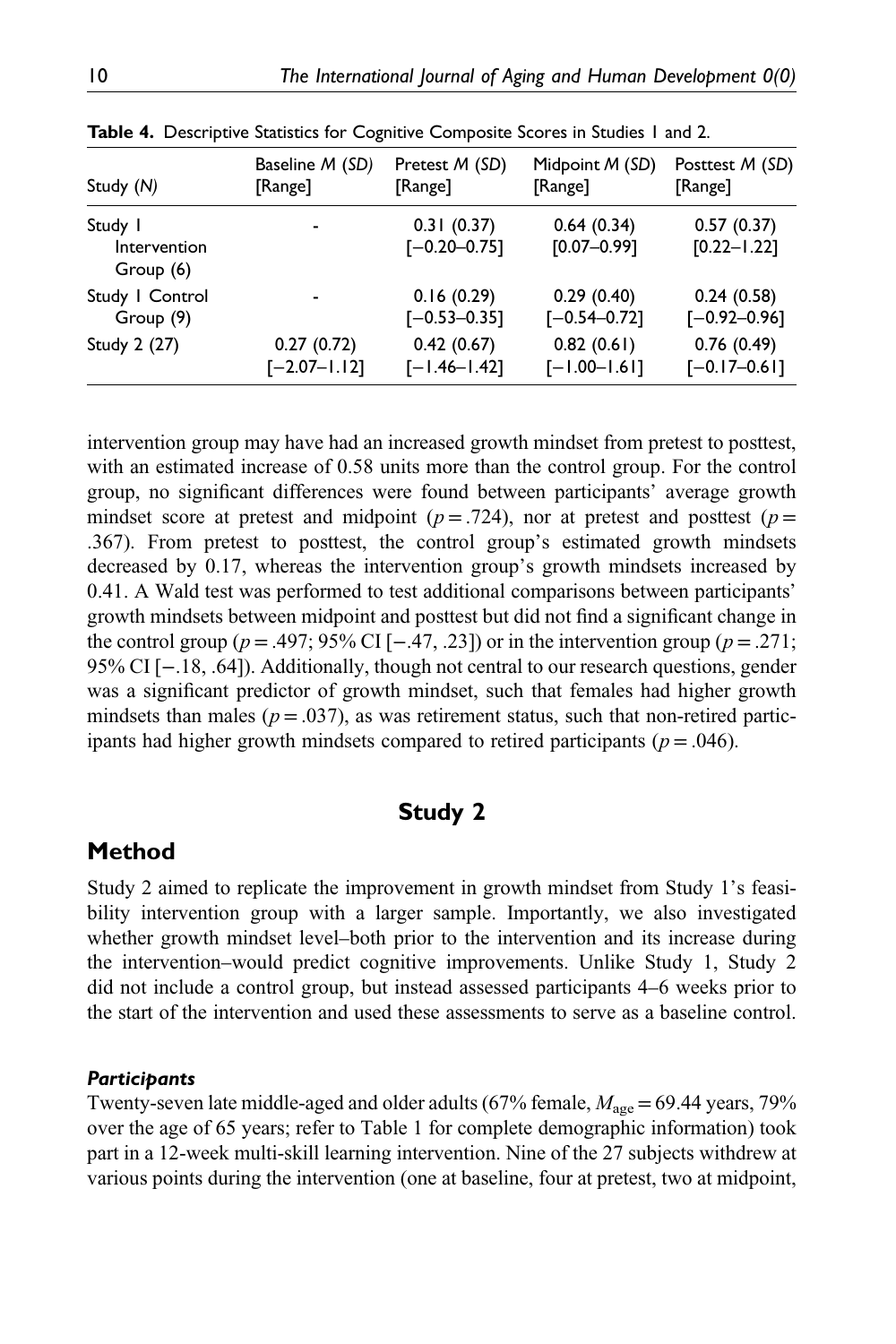| Predictor                          | Estimate | SE   | 95% CI         | df | Þ        |
|------------------------------------|----------|------|----------------|----|----------|
| Age                                | 0.00     | 0.01 | $-0.02, 0.02$  | 5  | .700     |
| Gender                             | 0.47     | 0.17 | 0.14.0.80      | 5  | .037*    |
| Race                               | $-0.17$  | 0.14 | $-0.44, 0.10$  | 5  | .300     |
| Retirement status                  | $-0.69$  | 0.26 | $-1.20, -0.18$ | 5  | $.046*$  |
| Years of education                 | 0.05     | 0.32 | $-0.58, 0.68$  | 5  | .218     |
| Group                              | 2.35     | 0.95 | 0.49, 4.21     | 5  | .057     |
| Growth mindset at midpoint         | $-0.05$  | 0.15 | $-0.34, 0.24$  | 22 | .724     |
| Growth mindset at posttest         | $-0.17$  | 0.19 | $-0.54, 0.20$  | 22 | .367     |
| Group x growth mindset at midpoint | 0.23     | 0.23 | $-0.22, 0.68$  | 22 | .331     |
| Group x growth mindset at posttest | 0.58     | 0.30 | $-0.01, 1.17$  | 22 | .061     |
| Group x gender                     | $-1.17$  | 0.27 | $-1.70, -0.64$ | 5  | $.008**$ |
| Group x retirement status          | 0.98     | 0.33 | 0.33, 1.63     | 5  | $.031*$  |
| Group x years of education         | $-0.15$  | 0.04 | $-0.23, -0.07$ | 5  | $.023*$  |
|                                    |          |      |                |    |          |

Table 5. Mixed-Effects Model of Growth Mindset Changes in Study 1.

Note.  $*_{p}$  < .05.  $*_{p}$  < .01. Group coded as 0—Control, 1—Intervention. Gender coded as 0—Male, 1— Female. Retirement status coded as 0—No, 1—Yes.

and two at posttest) due to scheduling conflicts, family commitments, medical issues, or undisclosed reasons, resulting in a completion rate of 67%. All data, even partial data (i.e., participants who dropped out), were included in the final analyses, with no imputation of missing data. As in Study 1, participants were recruited via word of mouth, neighborhood listings, and local community programs and received \$40 for each of the four assessments.

#### **Measures**

The growth mindset measures were the same as those in Study 1. Growth mindset was measured at baseline (4 weeks before the intervention), pretest (Week 0), midpoint (Week 6), and posttest (Week 12). Cronbach's alpha levels were,  $\alpha = .77$  baseline,  $\alpha = .61$  = pretest,  $\alpha = .60$  midpoint,  $\alpha = .85$  posttest, and average inter-item correlations were within acceptable limits for all time points ( $r = .42$  baseline,  $r = .28$  pretest,  $r = .22$ midpoint,  $r = .53$  posttest). As in Study 1, cognitive gains were also assessed using the NIH EXAMINER.

#### Procedure

The procedures for Study 2 were similar to Study 1 procedures, except that all Study 2 participants were assigned to the intervention (no control group was included). To maintain appropriate class sizes (i.e., low teacher-to-student ratio), participants were assigned to three of five potential classes (Spanish, photography, music composition, drawing, and how to use an iPad), depending on their prior experience and scheduling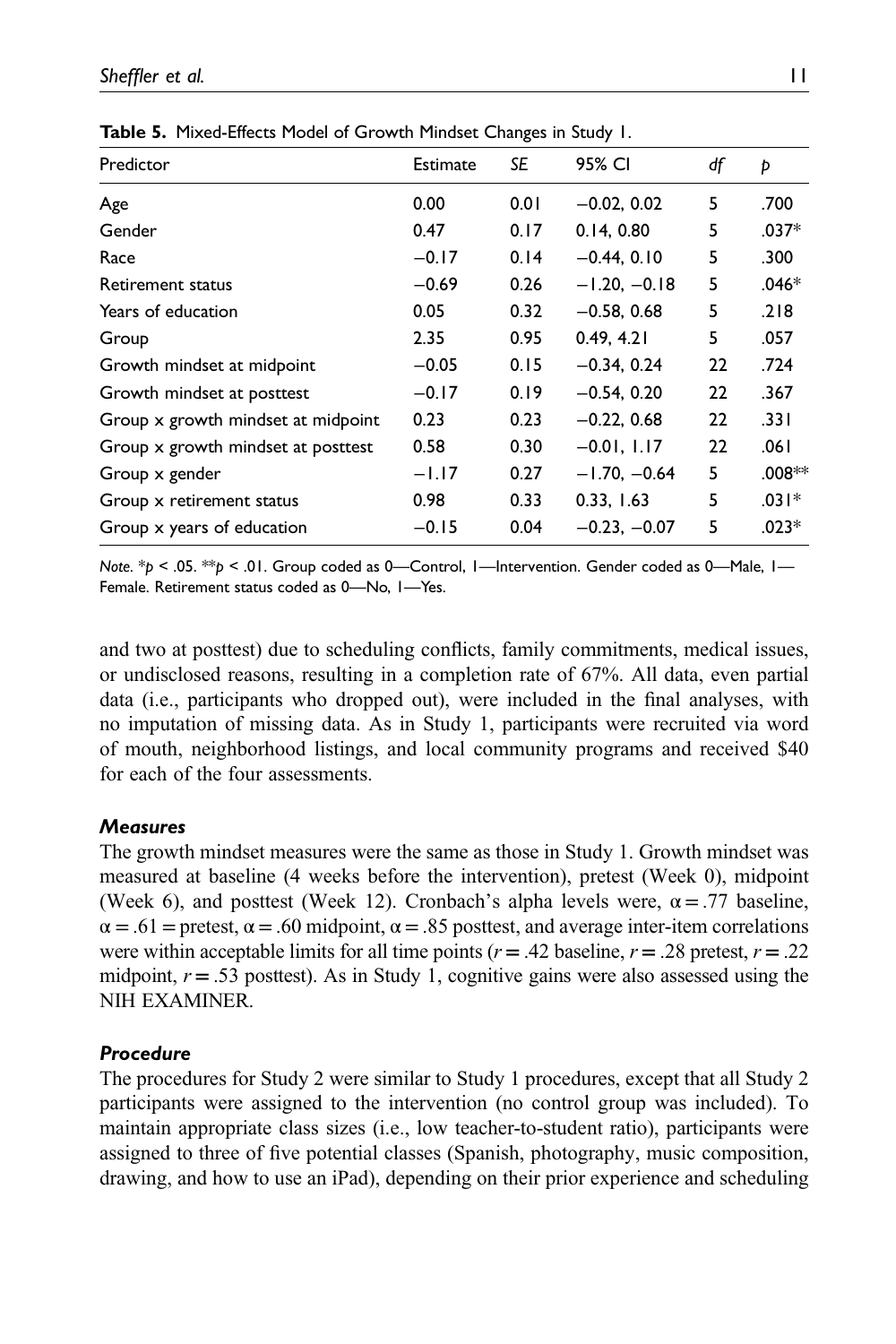conflicts. Participants could take up to all five classes as long as they participated in the three to which they were assigned. Eight out of the 27 participants took four or five classes. In addition to pretest, midpoint, and posttest assessments, we included a baseline measure 4 weeks prior to any intervention activity. Based on participant feedback from Study 1, the intervention for Study 2 lasted only 12 weeks, to minimize interference with participants' prior commitments (Leanos et al., 2020).

# Results and Discussion

Descriptive statistics for growth mindset scores for Study 2 are shown in Table 3. Participants' average growth mindset scores across time points for both Studies 1 and 2 are shown in Figure 1. As in Study 1, linear mixed-effects models (with normality assumptions checked and satisfied) were employed for all analyses to examine growth mindset changes over time<sup>2</sup>. Time was included as a categorical variable to allow changes in the scores to be different among time points. Additional factors



Figure 1. Average growth mindset scores for Study 1 and Study 2.

Note. This figure shows average growth mindset scores (scale 1–6) for Study 1 (intervention and control groups) and Study 2 across time points of assessment. Error bars represent  $\pm 1$  SE.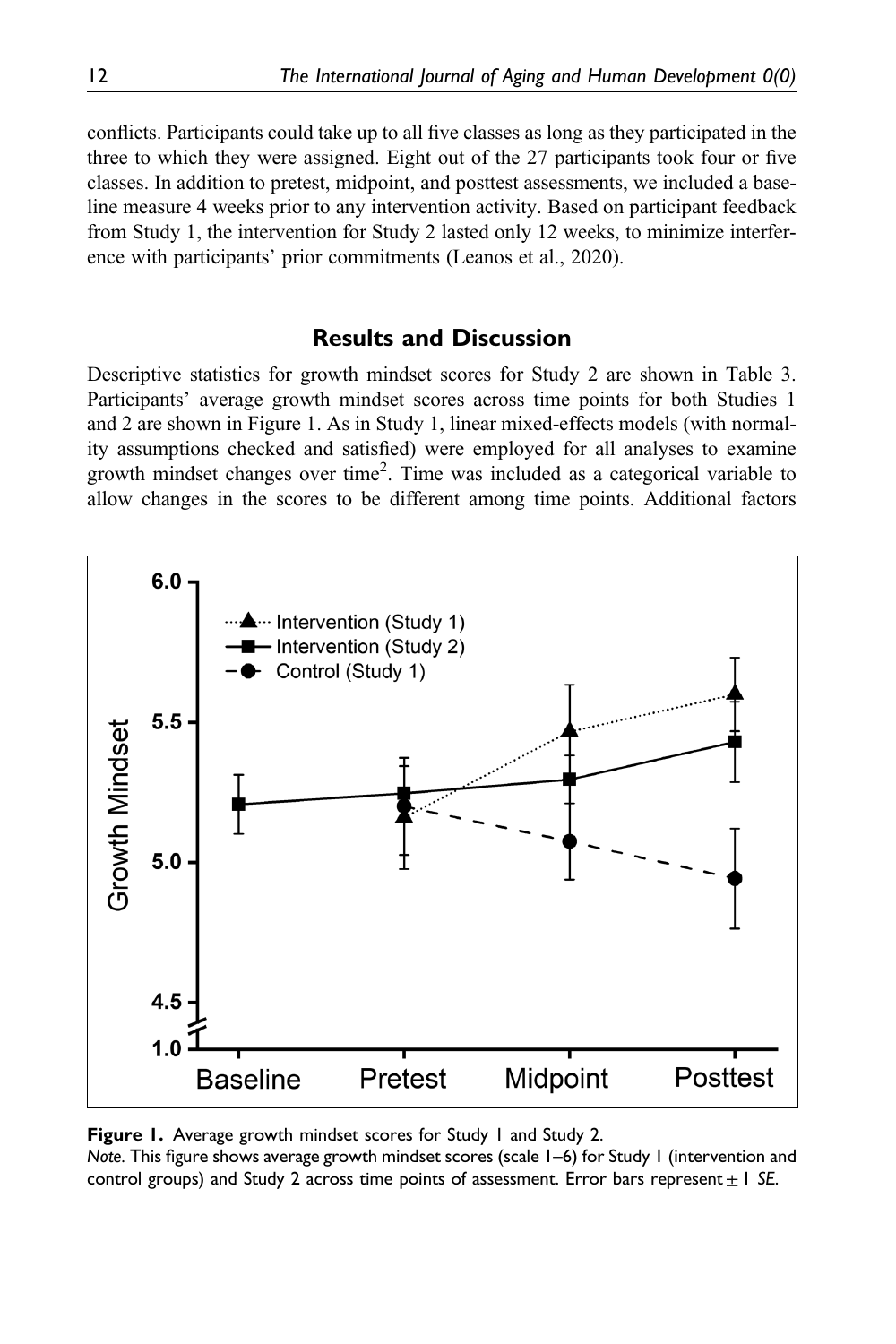| Predictor                  | Estimate | SE   | 95% CI         | df | Þ       |
|----------------------------|----------|------|----------------|----|---------|
| Age                        | $-0.02$  | 0.01 | $-0.04, 0.00$  | 17 | .246    |
| Gender                     | 0.20     | 0.18 | $-0.15, 0.55$  | 17 | .273    |
| Race                       | 0.03     | 0.21 | $-0.38, 0.44$  | 17 | .884    |
| Retirement status          | $-0.75$  | 0.33 | $-1.40, -0.10$ | 17 | $.037*$ |
| Homework hours             | $-0.00$  | 0.00 | $-0.00, 0.00$  | 17 | .620    |
| Years of education         | 0.09     | 0.03 | 0.03, 0.15     | 17 | $.022*$ |
| Growth mindset at pretest  | 0.07     | 0.10 | $-0.13, 0.27$  | 58 | .462    |
| Growth mindset at midpoint | 0.15     | 0.06 | 0.03, 0.27     | 58 | $.021*$ |
| Growth mindset at posttest | 0.29     | 0.13 | 0.04.0.54      | 58 | $.028*$ |

Table 6. Mixed-Effects Model of Growth Mindset Changes in Study 2.

Note. \*p < .05. Retirement status coded as 0—No, 1—Yes. Race coded as 0—White, 1—Non-White.

that were included as covariates were: gender (0: Male, 1: Female), retirement status (0: No, 1: Yes), race (0: White, 1: Non-White), age (continuous), years of education (continuous), and total hours spent on homework (continuous), which was self-reported by participants on a timesheet log.

In support of our first hypothesis, results of the mixed-effects model indicated a significant difference between participants' average growth mindset score at baseline and midpoint ( $p = .021$ ) and at baseline and posttest ( $p = .028$ ; see Table 6). More specifically, midpoint and posttest scores were estimated to be 0.15 and 0.29 units larger than the baseline scores, respectively. The model also indicated that, as education increased by 1 year, the estimated growth mindset score increased by 0.09 units, keeping all other predictors fixed ( $p = .022$ ). Moreover, participants who were still employed ( $n = 5$ ) showed higher average growth mindsets (0.75 higher) compared to those who were retired ( $n=22$ ,  $p=.037$ ). A Wald test was performed to test additional comparisons not including the reference group (baseline), but found no significant change in participants' growth mindsets from pretest to midpoint ( $p = .309$ ), from midpoint to posttest  $(p=.110)$ , or from pretest to posttest  $(p=.222)$ . Additionally, although both retirement status and years of education were significant predictors of growth mindset level, hours spent completing homework was not ( $p = .620$ ).

To address our second hypothesis, a second linear mixed-effects model tested the effects of participants' baseline growth mindsets on their changes in cognitive scores at posttest. Covariates included baseline growth mindset score, gender (0: Male, 1: Female), retirement status (0: No, 1: Yes), race (0: White, 1: Non-White), age (continuous), total hours spent on homework (continuous), and years of education (continuous). Consistent with expectations, participants' growth mindsets at baseline predicted increased positive change in cognitive composite scores at posttest. As shown in Table 7, as the baseline growth mindset score increased by one unit, the estimated cognitive composite score change increased by 0.50 units, when keeping all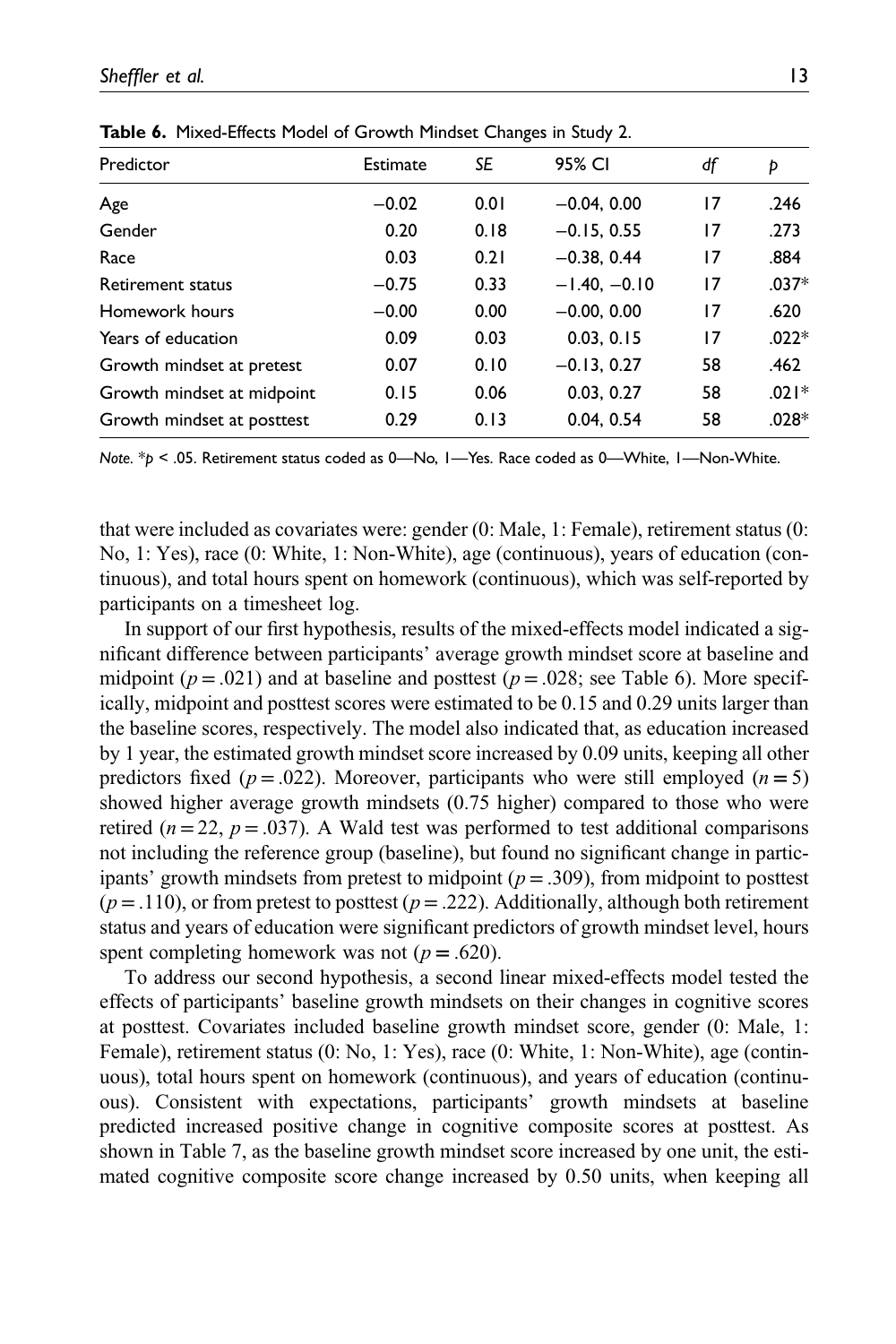| Predictor                  | <b>Estimate</b> | SE   | 95% CI        | df | Þ       |
|----------------------------|-----------------|------|---------------|----|---------|
| Age                        | 0.04            | 0.02 | 0.00, 0.08    | 9  | .053    |
| Gender                     | $-0.39$         | 0.22 | $-0.82, 0.04$ | 9  | .।।8    |
| Race                       | $-0.08$         | 0.47 | $-1.00, 0.84$ | 9  | .868    |
| Retirement status          | 0.29            | 0.47 | $-0.63, 1.21$ | 9  | .548    |
| Homework hours             | 0.00            | 0.00 | 0.00, 0.00    | 9  | .920    |
| Years of education         | $-0.03$         | 0.05 | $-0.13, 0.07$ | 9  | .595    |
| Growth mindset at baseline | 0.50            | 0.20 | 0.11.0.89     | 9  | $.032*$ |
|                            |                 |      |               |    |         |

Table 7. Mixed-Effects Model of Baseline Growth Mindset Effects on Posttest Change in Cognitive Functioning.

Note.  $*$ p < .05. Retirement status coded as 0—No, 1—Yes. Race coded as 0—White, 1—Non-White.

other predictors fixed ( $p = .032$ ). An increase of 0.50 is roughly equivalent to twothirds of the difference between average cognitive composite scores of middle-aged adults (average age of 42 years) and older adults (average age of 72 years; Leanos et al., 2020).

A final mixed-effects model tested our third hypothesis by examining whether the change in growth mindset between baseline and posttest affected the change in the cognitive composite score. The difference in baseline and posttest growth mindset scores (0: baseline, 1: posttest), gender (0: Male, 1: Female), retirement status (0: No, 1: Yes), race (0: White, 1: Non-White), age (continuous), total hours spent for homework (continuous), and years of education (continuous) were included as covariates. Contrary to our expectations, the change in growth mindset score did not have a significant effect on the change in the cognitive composite score ( $p = .203$ ).

## General Discussion

Across two studies, this research explored changes in late middle-aged and older adults' growth mindsets within a real-world skill learning intervention, as well as the role of growth mindset in older adults' cognitive gains after the intervention. Study 1 provided preliminary support that our multi-skill learning intervention with growth mindset training may aid in fostering older adults' growth mindsets compared to participants who did not participate in the intervention. The results from Study 2 bolstered the finding of increased growth mindset across the intervention in a larger sample. Study 2 also revealed that the level of participants' preexisting growth mindset predicted change in cognitive abilities (i.e., working memory and cognitive control) at the end of the intervention, though change in growth mindset did not significantly predict change in cognitive functioning. Collective findings of the present studies demonstrate that growth mindset change may be possible in older adults and, importantly, that growth mindset may impact their cognitive functioning. These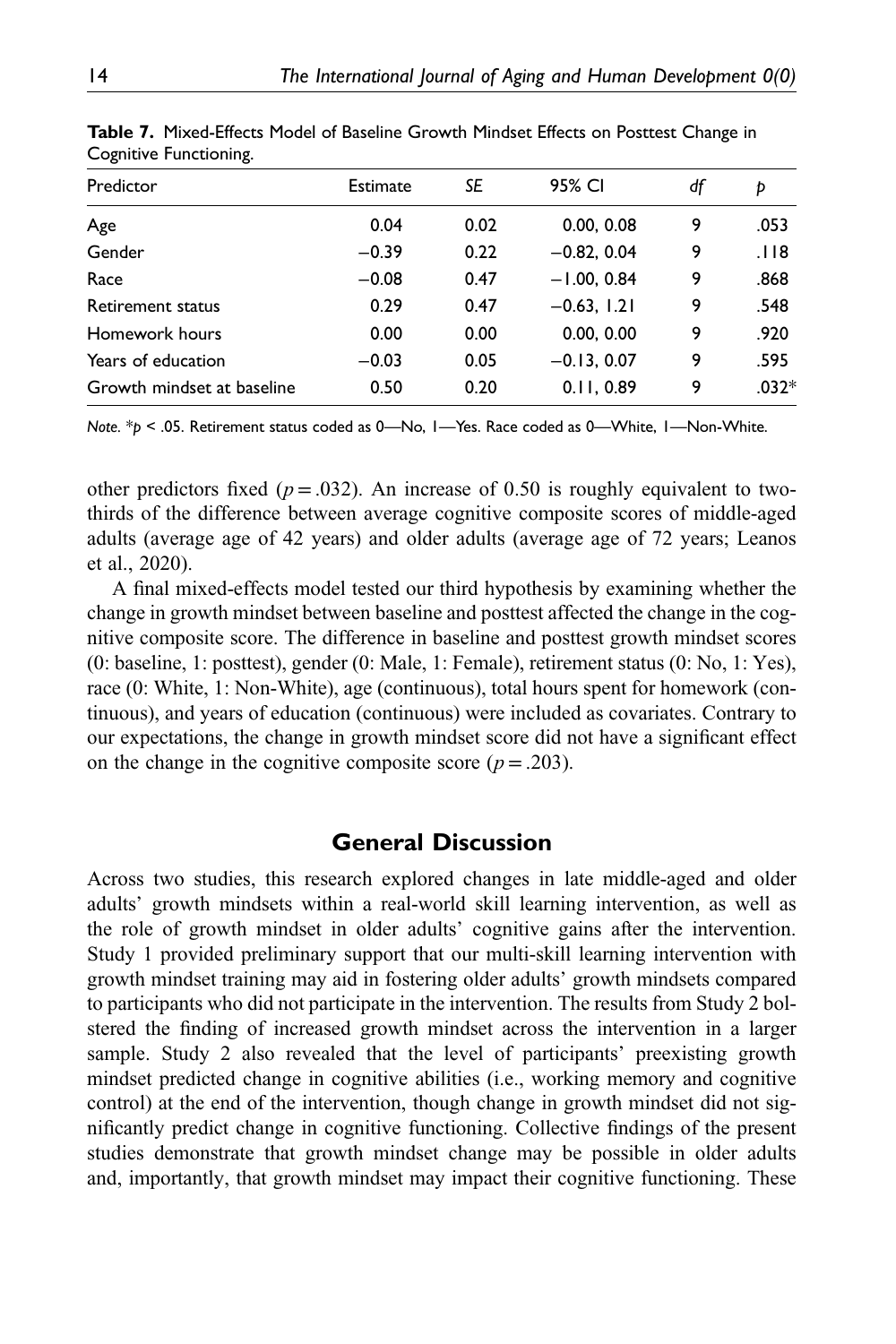results support the extant research illustrating the malleability of growth mindsets in younger age groups (e.g., Burnette et al., 2020a; Paunesku et al., 2012), as well as research on motivational beliefs in older adulthood and the importance of those beliefs within cognitive interventions (West & Hastings, 2011).

Like personal control and self-efficacy, growth mindset represents a related but unique motivational construct that may serve an important role in older adults' cognitive functioning and in the efficacy of older adult learning interventions. As is well documented in prior literature with children and younger adults, espousing the belief that intelligence is malleable is associated with numerous learning benefits, including increased mastery goals, persistence when faced with challenge, and positive coping strategies (Burnette et al., 2020b; Mueller & Dweck, 1998). It may be the case that these were the key factors that helped maximize participants' cognitive gains. Beyond these overt behavioral facets, growth mindset may affect individuals' basic information processing, attention to error, learning retention, and transfer (Moser et al., 2011; Schroder et al., 2014; Xu et al., 2021). The current findings underscore the need for more research into these potential mechanisms and for the integration of growth mindset into the broader motivational literature concerning late middle age and older adult cognitive functioning.

## Predictors of Growth Mindset

Both level of education and retirement status were significant predictors of growth mindset level. The finding that individuals with higher levels of education had higher levels of growth mindset is consistent with past literature showing an association between growth mindset and educational attainment (Blackwell et al., 2007; Yeager & Dweck, 2020). It may be the case that the more one learns, the more one is likely to espouse a growth mindset. On the other hand, espousing a growth mindset may also help increase individuals' educational attainment through increasing their subjective valuing of education, as has been shown in high school students' future STEM career aspirations (Degol et al., 2018). Likewise, late middle-aged and older adults who were still employed rather than retired showed higher levels of growth mindset. Although a majority of the employed individuals in our sample were younger than the age of 65 years and may not have reached the typical retirement age, all were within a few years of 62, the average age of retirement in the United States (Gallup, 2021). Thus, endorsing a growth mindset may increase optimism and help mitigate the effects of negative age stereotypes in the workforce, which have been shown to affect older adult employee retention and retirement attitudes (e.g., Dordoni & Argentero, 2015). This may help older adults to continue to feel competent in their work and therefore delay retirement.

Interestingly, effort (measured as hours engaged in the intervention homework) was not a significant predictor in the present models, although Leanos et al. (2020) reported that effort predicted cognitive scores at posttest, and other research suggests effort and compliance with intervention procedures is related to greater training-related gains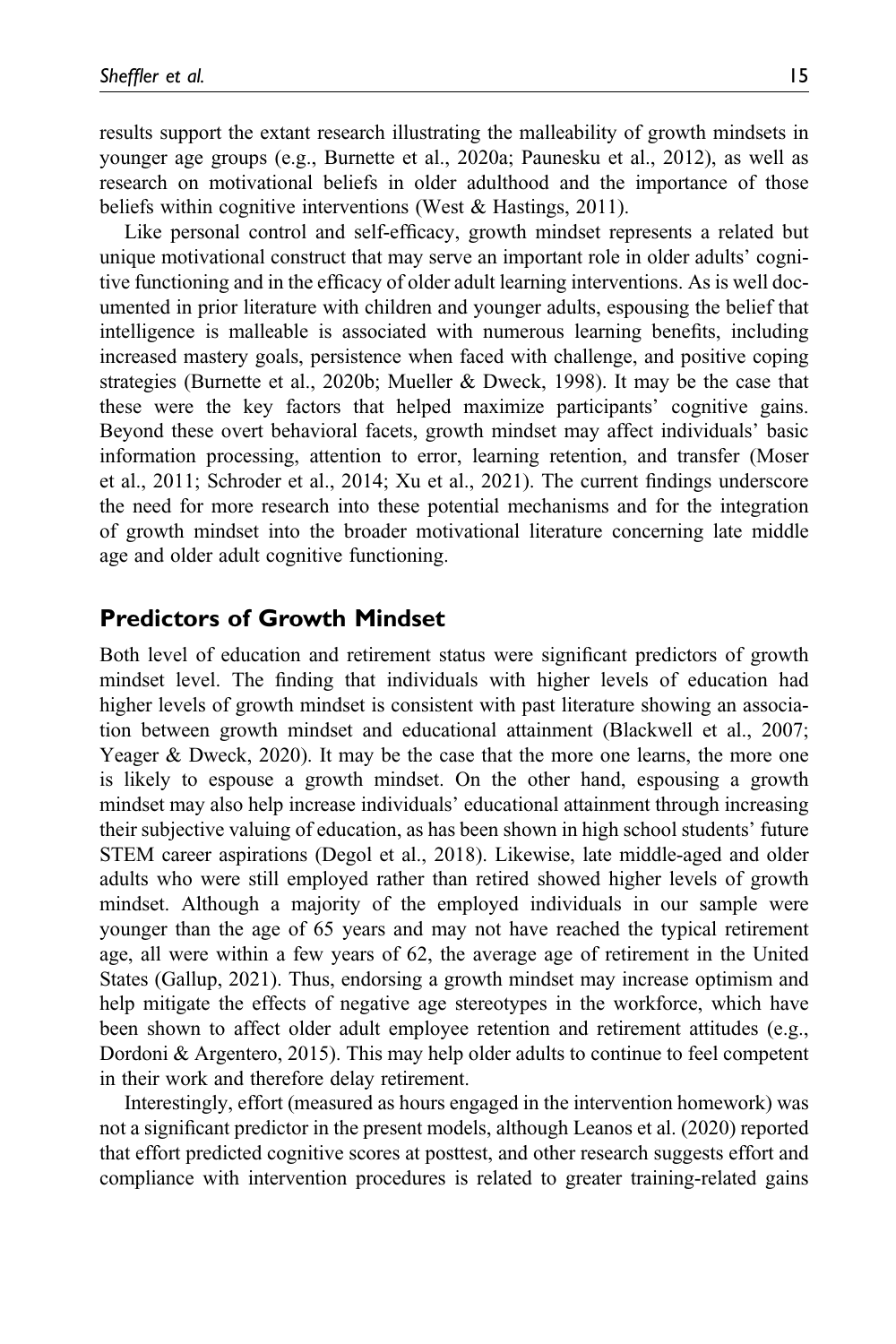(e.g., Bagwell & West, 2008). Although this finding is at odds with previous literature that highlights effort and persistence as core tenets of growth mindset (Dweck, 2000), it is possible that these attributes were not accurately captured in the quantitative documenting of homework hours. It may be the case that both growth and fixed mindset individuals enjoyed spending time learning their new skills. However, higher growth mindset individuals may have dedicated more of their time to the most challenging parts of the new skills, thus learning more efficiently, while fixed mindset individuals may have spent more time on comfortable material they had already learned. This is consistent with recent literature on growth mindset endorsement and increased challenge-seeking behavior in high school students (Rege et al., 2021) and points to the need for further investigation into possible differences in *deliberate practice* with increasing challenge (see Ericsson, 2006). Alternatively, it is important to point out that the participants differed in their availability of time, with some having limited time to expend effort in their classes due to outside commitments. As such, some participants may have been exerting the maximal effort they could, given the time they had, which was not reflected in the homework log. Future research should account for such time constraints to more accurately capture motivation and effort.

# Changes in Growth Mindset and Cognitive Functioning

Although the cognitive intervention resulted in increased cognitive gains as well as increased growth mindset endorsement at posttest, change in growth mindset during the intervention was not a significant predictor of posttest cognitive improvement. However, although past research in children has shown that even brief mindset interventions can have both immediate and long-term effects on learning, it may be the case that for late middle-aged and older adults, growth mindset change takes time to substantially impact related motivational patterns of behavior (e.g., prolonged effort in challenging tasks) that affect cognitive, and perhaps functional and achievement, outcomes. It might also be possible that stronger, continuous reinforcement of growth mindset is necessary for behavioral transfer, as other mindset interventions with children have included more frequent and intensive instruction (Blackwell et al., 2007; Yeager et al., 2019). In their recent review, Yeager and Dweck (2020) argue that teaching learners the definition of a growth mindset is not sufficient to stimulate behavior change. Instead, effective growth mindset interventions should teach students what it means to have a growth mindset while also providing autonomy supportive, detailed instruction on how to put their growth mindsets into practice (e.g., embracing challenging material, trying new strategies, and asking for help). Although the mindset component of our older adult learning intervention discussed these concepts, the participants may have also benefited from the structured prompting and examples of how to apply these skills to their intervention classes and homework assignments. Additionally, it must be noted that the participants self-selected to participate in the intervention and represented individuals who were likely higher in growth mindset endorsement and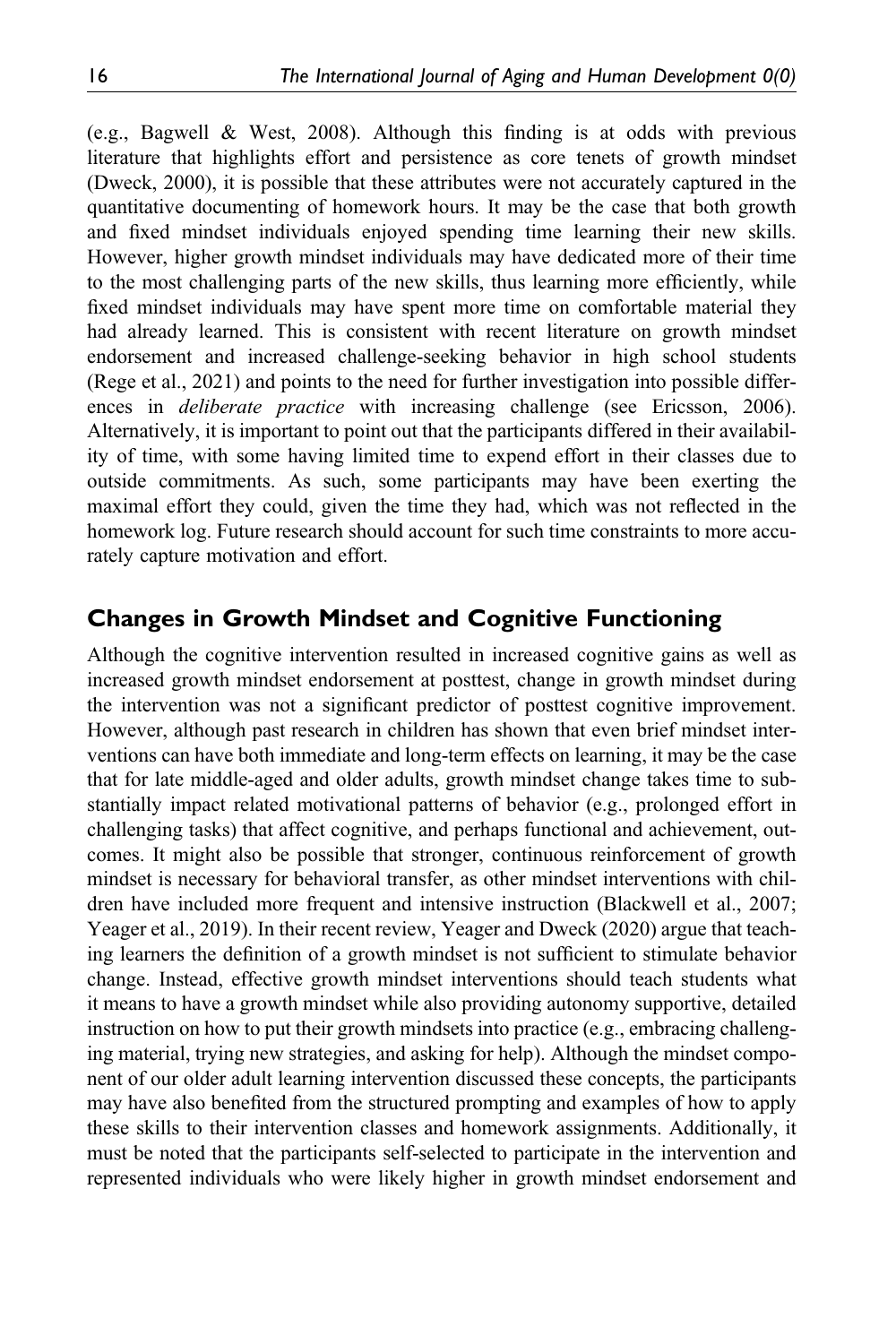eagerness to learn and improve compared to the average individual<sup>3</sup>. Thus, it may also be the case that participants' change in mindset did not significantly affect motivational-related behaviors as participants were already practicing these behaviors regularly.

#### Considerations for Generalizability

Several limitations from our studies are important to note. First, it must be acknowledged that the data drawn for this study were part of a larger cognitive intervention using multiple skill learning for late middle-aged and older adults. Both Studies 1 and 2 were designed to test the feasibility of this type of intervention, and although Study 2 included a larger sample size to increase power compared to Study 1, both sample sizes were quite small. Additionally, Study 1 included a control group, but Study 2 did not. Although the control group in Study 1 provided evidence that the positive change in growth mindset was due to the intervention, as participants in the control group did not show increases but instead decreases in growth mindset, future studies should replicate the analyses with larger sample sizes, including a larger sample size control group, to bolster the findings. The present studies did not find evidence of age differences, which may also have been due to the limited sample sizes and age variability. Larger sample sizes would permit more in-depth comparison of different age groups, such as whether growth mindset effects on cognitive gains differ based on age, race/ethnicity, or other demographic variables.

A related constraint of the samples utilized concerns the multimodal nature of the studies. The growth mindset training component of the intervention occurred simultaneously with many other factors inherent in the study design (e.g., learning new skills, increased socialization, instructor and peer support), the interaction of which likely contributed to participants' cognitive improvement (Leanos et al., 2020). This multimodal structure was intended to promote cognitive engagement and is argued to be more effective than unimodal training (Park & Bischof, 2013). Our findings represent a first step in examining growth mindset effects on older adults' cognitive functioning, but more targeted, mindset-specific studies are needed to examine growth mindset training independently of these other factors to determine its unique influence.

As mentioned, variability in the growth mindset scores was limited and was mostly concentrated in the upper range. Although our levels were similar to the mTurk samples recruited by Leanos et al. (2019) in the development of the growth mindset scale, which also reported high average growth mindset among its older adults, this indicates that our participants were in general already quite high in their growth mindset endorsement, which may not be representative of growth mindset in the older adult population outside of those who choose to participate in research. Had our samples contained more fixed mindset individuals, it is possible that our results may have been different. Future research including a broader range of mindset beliefs could expand the generalizability of our findings.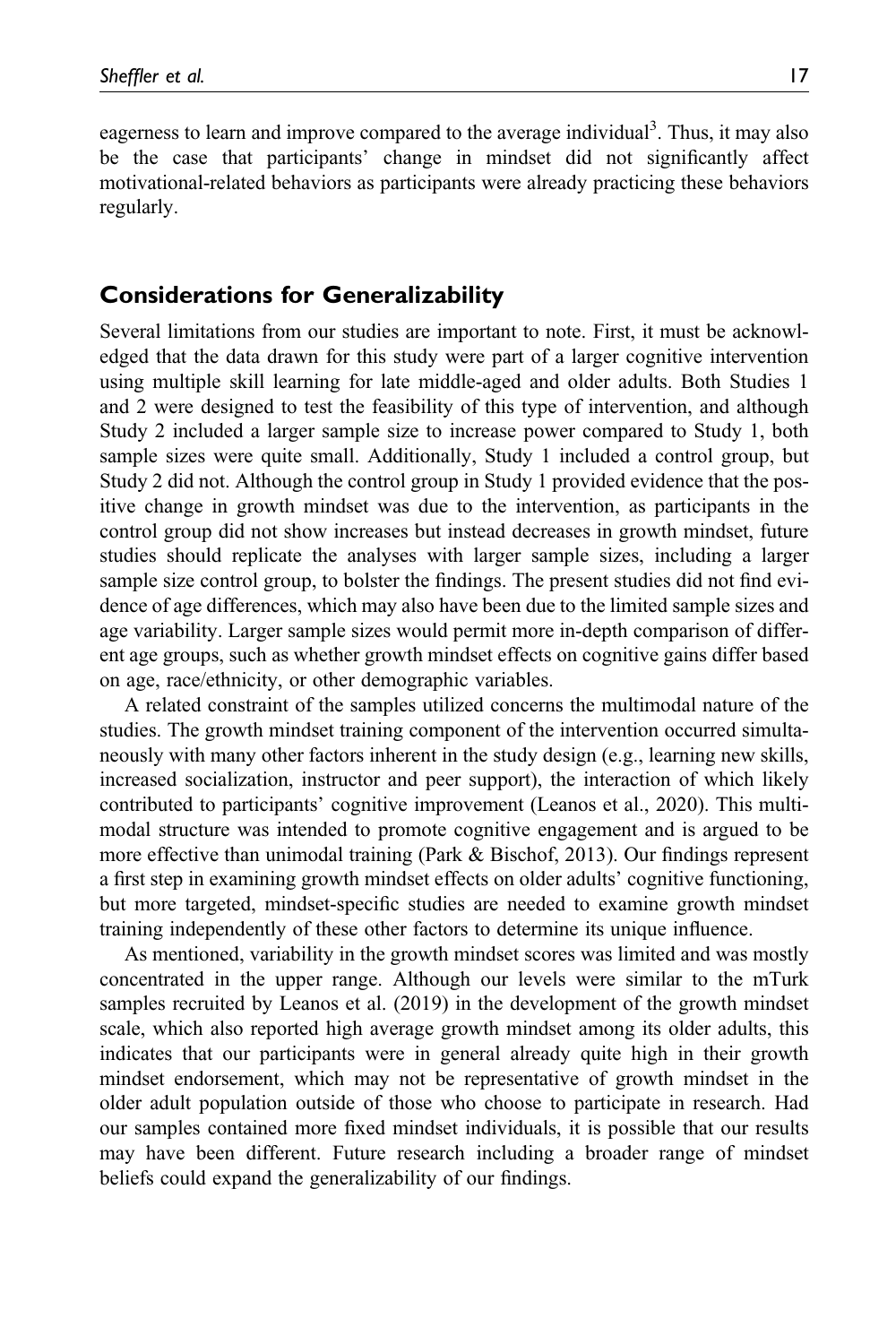Additionally, although our samples were diverse in terms of socioeconomic status, diversity in other demographics, such as ethnicity and education, was limited. The majority of our participants fit many of the WEIRD sample characteristics (majority White, educated, etc.) which are not representative of the general older adult population (see Henrich et al., 2010). Compared to their White counterparts, ethnic minority older adults in the United States, particularly those who are low in socioeconomic status and education, may age faster and be at increased risk for cognitive impairment due to greater allostatic load as a result of prejudice and discrimination experiences (Forrester et al., 2019; Williams, 1999). Growth mindset may be especially critical for these individuals in helping to buffer the effects of adverse life experiences on their cognitive health, as has been demonstrated in younger age groups (Blackwell et al., 2007; Yeager & Dweck, 2020; Yeager et al., 2019). Future research including a more racially/ethnically diverse sample could expand the generalizability of our findings as well as provide insight on how the intervention may be tailored to different populations to maximize its benefits. Finally, it is possible that self-reported measures of growth mindset, although comparable to the Leanos et al. (2019) levels, were inflated prior to the intervention, as anecdotally, participants reported that they only truly understood what was meant to have a growth mindset toward the end of the intervention, after having to challenge themselves and learn so many new difficult skills. Therefore, perhaps our results underestimate the true effect of growth mindset on cognitive growth in older adults.

Although our findings suggest that growth mindset influences older adults' cognitive functioning, this relationship is likely bidirectional. Older adults' perceived competence may affect their subsequent mindset endorsement, as has been found in children (Gonida et al., 2006). Similarly, past literature on academic self-efficacy demonstrates a reciprocal relationship with task performance (Villafañe et al., 2016). Other research suggests that, rather than learning beliefs prompting the pursuit of learning, exposure to new information and the action of learning itself may precede the desire to learn (Ditta et al., 2020). Thus, it may be the case that the learning of new skills and subsequent cognitive gains promote a growth mindset. More research is needed to investigate the potential bidirectional relationship between cognitive abilities and growth mindset.

# Future Directions

There are many interesting directions for future research based on our findings, including (1) diversifying future interventions to include participants with a greater variety of mindset beliefs (i.e., more fixed mindset individuals), (2) examining longer-term follow-up assessments, and (3) examining the unique role of growth mindset training and assessing the role of other motivational factors and moderators. Regarding the first direction, future interventions could strive to attain a greater variety of mindset beliefs by altering the study description so as to shift the focus away from learning new skills, which may be threatening to fixed mindset individuals. For example, advertising the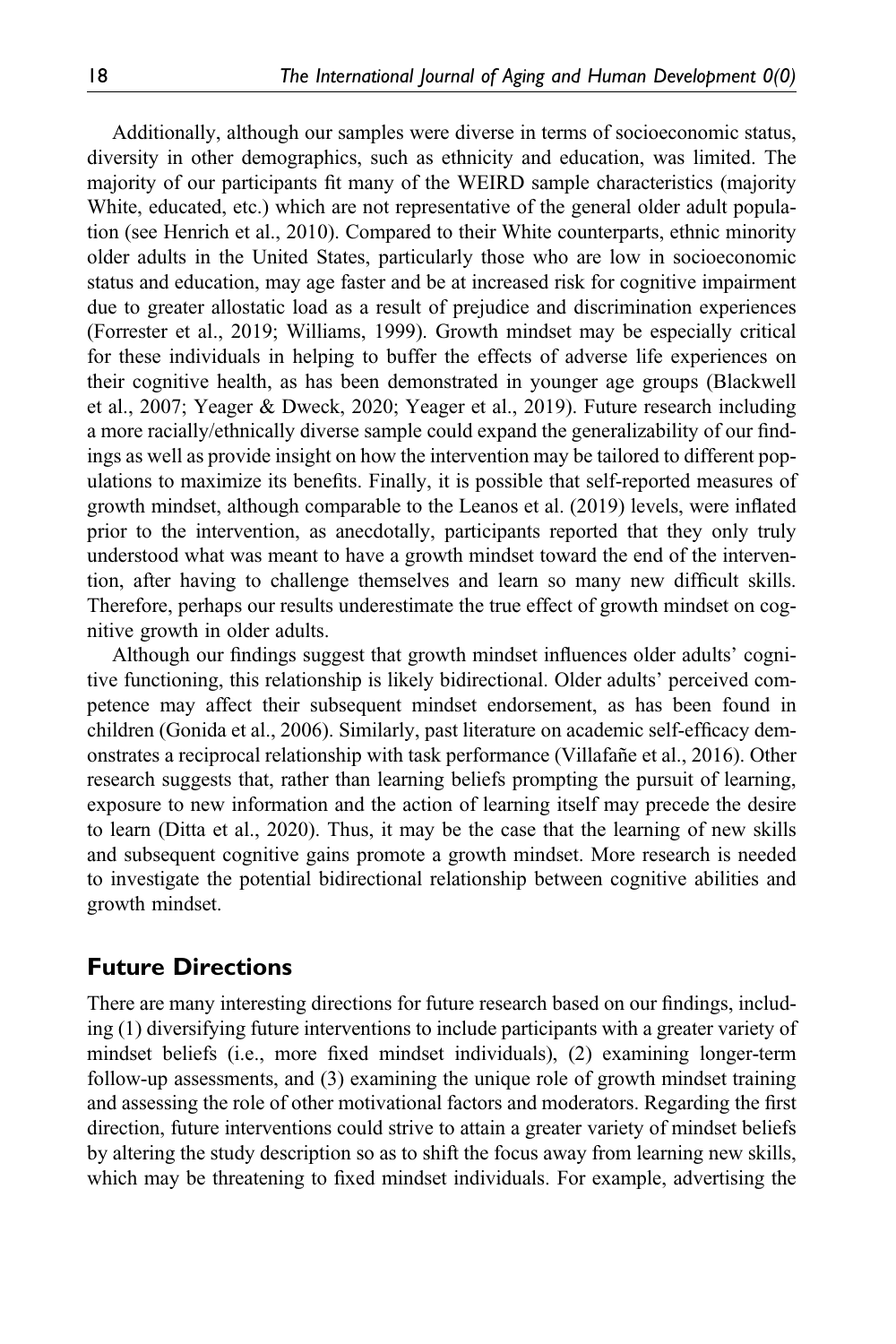intervention as an "arts and crafts" or "iPad practice" activity rather than a skill learning intervention may help to recruit more fixed mindset older adults. Individuals with stronger fixed mindsets could then be compared to those with stronger growth mindsets to examine potential differences in the impact of the mindset training. This would help shed light on the question of whether initially fixed mindset individuals who dramatically change their beliefs show more cognitive benefits compared to participants with stronger initial growth mindsets, or whether there might instead be a "Matthew effect," such that the strong growth mindset individuals "get richer" in their growth mindset (Merton, 1968).

Additionally, future research should investigate the long-term effects of growth mindset training. Examining long-term follow-up assessments can determine if growth mindset gains at posttest predict future motivational behavior, learning, and cognitive performance. In addition, the intervention provided the learning resources (e.g., qualified instructors, books, and iPads) necessary to excel at the given tasks. After the intervention, participants were encouraged to continue learning their new skills and were provided guidance on how to seek additional learning resources to maintain a supportive learning environment (e.g., local classes from the Osher Lifelong Learning Institute, free online learning opportunities). It is possible that promoting a growth mindset without having access to the appropriate support could have negative consequences, such as fostering frustration and negative learning cycles. Future studies should investigate this possibility, especially when working with older adults who may be low in socioeconomic status and under-resourced. Follow-up assessments in future learning interventions could measure and account for the learning environment and resources available when evaluating the long-term effects of growth mindset on participants' motivational and cognitive outcomes.

Finally, follow-up studies could investigate the unique role of mindset lectures by either removing mindset lectures from skill-learning activities or including only mindset lectures. It would also be important to probe the benefits of mindset training in a group versus individual setting. Although some research suggests that individual settings may be more effective at enhancing motivation (e.g., Hastings & West, 2009), other research argues that group settings may benefit learning and motivation by providing increased peer or other social support (e.g., family), peer-led learning, and modeling (Mori & Harada, 2010). Finally, developing a growth mindset may aid in both the fostering of established motivational factors in late middle-aged and older adults, such as self-efficacy and personal control, as well as influence their motivation specifically in the context of learning new skills. Future work should simultaneously investigate these motivational factors to better understand their interplay.

# Conclusion

The current findings reinforce the argument for the consideration of motivational factors in cognitive interventions (Katz et al., 2016). Growth mindset represents one such motivational factor that should not be overlooked, particularly in late middle-aged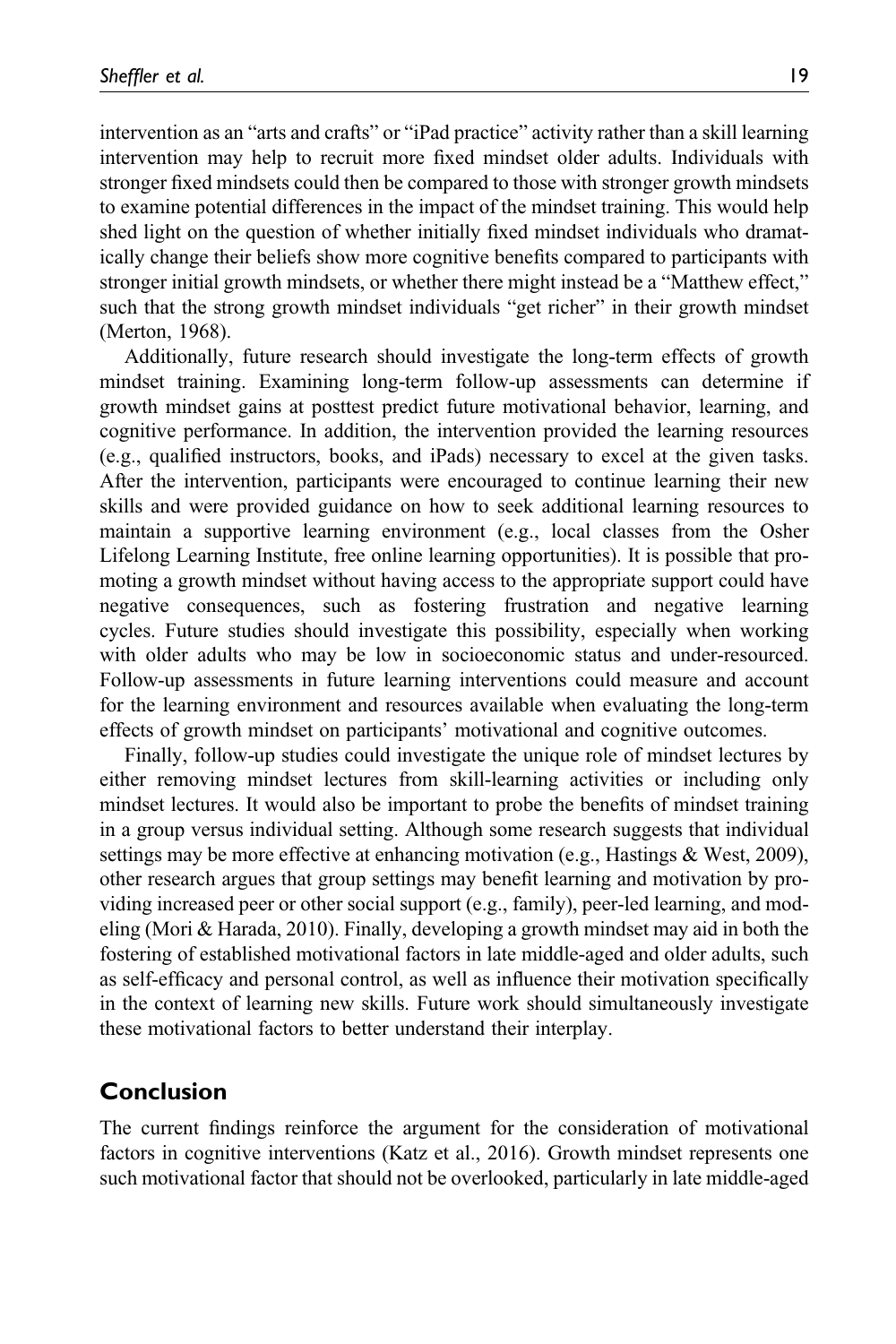and older adult populations. Integrating growth mindset training in tandem with novel skill learning could help transform older adults' beliefs about their abilities, which may provide them with the motivational framework (i.e., "fuel") necessary to optimize the cognitive gains garnered from learning new skills over the long term (see Wu & Strickland-Hughes, 2019). Although the present studies are preliminary and warrant further investigation, our findings suggest that mindsets are amenable to change in later life, and that growth mindset training is a valuable tool that should not be reserved mainly for children and younger adults, but rather utilized across the lifespan. Doing so (with appropriate resources provided) could foster positive cycles for lifelong learning, and even intergenerational learning, wherein mature learners work alongside younger learners and exchange respective skills, motivated by the belief that their abilities can be improved at any age. These actions could perhaps lead to greater cognitive gains and prolonged functional independence in a dynamic environment through older adulthood.

## Acknowledgments

The authors would like to thank all of the CALLA Lab research assistants for their hard work in the intervention as well as the UCR Osher Lifelong Learning Institute and the UCR Center for Ideas and Society for the use of their facilities.

#### Declaration of Conflicting Interests

The author(s) declared no potential conflicts of interest with respect to the research, authorship, and/or publication of this article.

## Funding

The author(s) disclosed receipt of the following financial support for the research, authorship, and/or publication of this article: This work was supported by an NSF Career Award (grant number BCS-1848026). This work was also partially supported by an American Psychological Foundation Visionary Grant.

## ORCID iDs

Pamela Sheffler **b** <https://orcid.org/0000-0003-1809-3551> Carla M. Strickland-Hughes <https://orcid.org/0000-0001-8446-8708>

## Supplemental Material

Supplemental material for this article is available online.

## **Notes**

1. Estimated power to detect between-group differences was 87.60% (95% CI [84.39, 90.36]), which exceeds the recommended 80% (Cohen, 1988). This estimate was calculated using the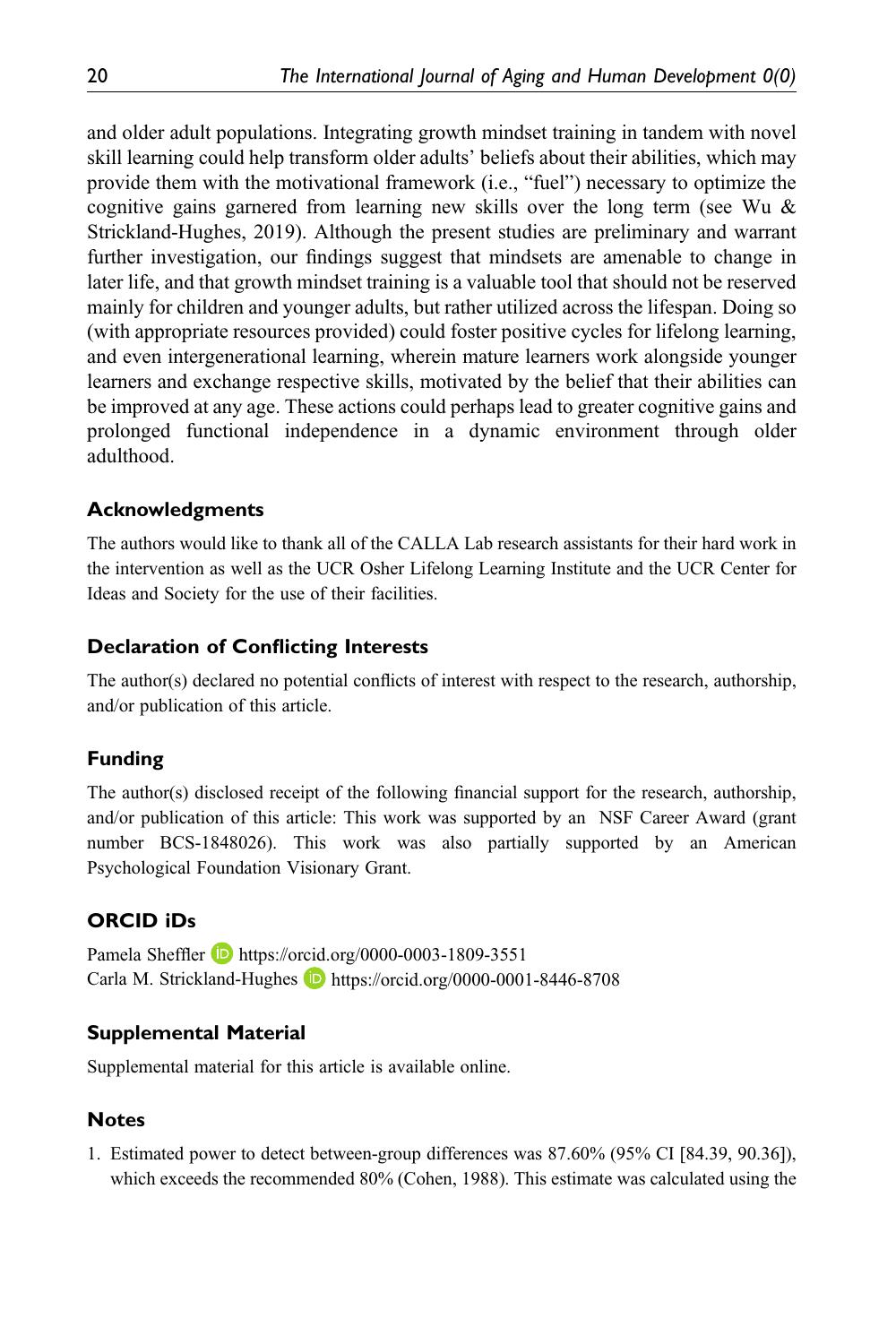simr package in R, which simulated 500 datasets (R Core Team, 2022; [https://www.R-project.](https://www.R-project.org/) [org/\)](https://www.R-project.org/).

- 2. Estimated power using the simr package in R (R Core Team, 2022; https://www.R-project.org/)to assess growth mindset changes over time was 89.00% (95% CI [81.17, 94.38]). This meets the recommended level of 80% (Cohen, 1988).
- 3. Written testimonials from 16 of the participants about their experiences in the intervention were coded for growth and fixed mindset themes. Nine of the 16 reflections on past attitudes indicated that the participants believed they always had a growth mindset and commonly reported an enjoyment of learning for learning's sake. Five participants reported initial fixed mindset endorsement at the start of the intervention, particularly regarding the technology portion of the classes (e.g., learning to use an iPad and/or using Garageband for music composition). Participants who began the intervention with a strong growth mindset reported maintaining this belief throughout the intervention, whereas those with more of a fixed mindset reported a change in attitude and increased growth mindset endorsement at the end of the intervention.

#### **References**

- Amemiya, J., & Wang, M. T. (2018). Why effort praise can backfire in adolescence. Child Development Perspectives, 12(3), 199–203.<https://doi.org/10.1111/cdep.12284>
- Baddeley, A. (1992). Working memory. Science (New York, N.Y.), 255(5044), 556–559. [https://](https://doi.org/10.1126/science.1736359) [doi.org/10.1126/science.1736359](https://doi.org/10.1126/science.1736359)
- Bagwell, D., & West, R. L. (2008). Assessing compliance: Active versus inactive trainees in a memory intervention. Clinical Interventions in Aging, 3(2), 371–382. [https://doi.org/10.](https://doi.org/10.2147/cia.s1413) [2147/cia.s1413](https://doi.org/10.2147/cia.s1413)
- Bak, T. H., Long, M. R., Vega-Mendoza, M., & Sorace, A. (2016). Novelty, challenge, and practice: The impact of intensive language learning on attentional functions. PLoS ONE, 11(4). e0153485.<https://doi.org/10.1371/journal.pone.0153485>
- Barber, S. J., & Strickland-Hughes, C. M. (2019). The relationship between future time perspective and memory control beliefs in older adults. Research in Human Development, 16(2), 156–174.<https://doi.org/10.1080/154276609.2019.1635859>
- Beaudoin, M., & Desrichard, O. (2011). Are memory self-efficacy and memory performance related? A meta-analysis. Psychological Bulletin, 137(2), 211–241. [https://doi.org/10.](https://doi.org/10.1037/a0022106) [1037/a0022106](https://doi.org/10.1037/a0022106)
- Berggren, R., Nilsson, J., Brehmer, Y., Schmiedek, F., & Lövdén, M. (2020). Foreign language learning in older age does not improve memory or intelligence: Evidence from a randomized controlled study. Psychology and Aging, 35(2), 212–219. [https://doi.org/10.1037/](https://doi.org/10.1037/pag0000439) [pag0000439](https://doi.org/10.1037/pag0000439)
- Blackwell, L. S., Trzesniewski, K. H., & Dweck, C. S. (2007). Implicit theories of intelligence predict achievement across an adolescent transition: A longitudinal study and an intervention. Child Development, 78(1), 246–263. [https://doi.org/10.1111/j.1467-8624.2007.](https://doi.org/10.1111/j.1467-8624.2007.00995.x) [00995.x](https://doi.org/10.1111/j.1467-8624.2007.00995.x)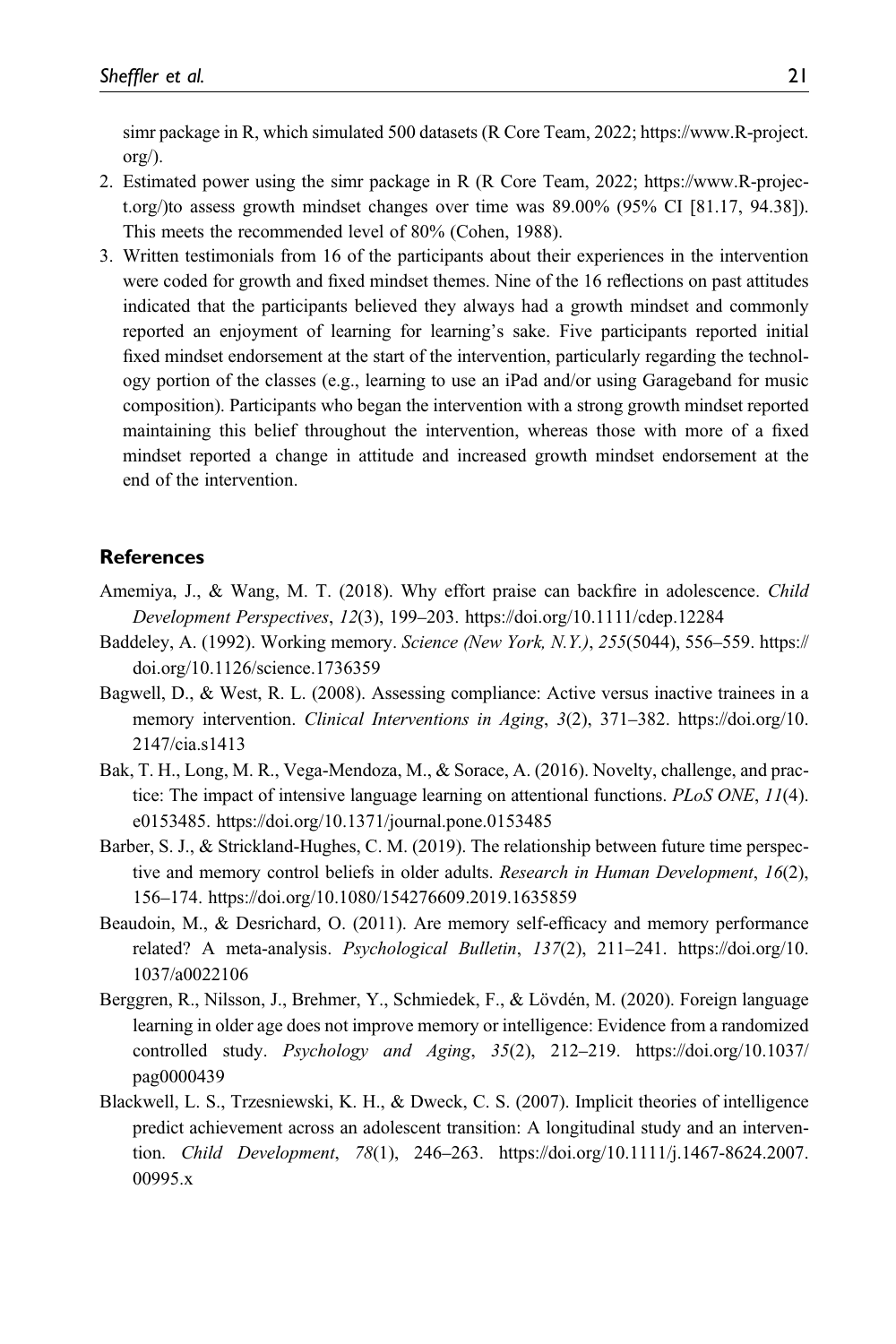- Burnette, J. L., Knouse, L. E., Vavra, D. T., O'Boyle, E., & Brooks, M. A. (2020a). Growth mindsets and psychological distress: A meta-analysis. Clinical Psychology Review, 77, 101816.<https://doi.org/10.1016/j.cpr.2020.101816>
- Burnette, J. L., Pollack, J. M., Forsyth, R. B., Hoyt, C. L., Babij, A. D., Thomas, F. N., & Coy, A. E. (2020b). A growth mindset intervention: Enhancing students' entrepreneurial selfefficacy and career development. Entrepreneurship Theory and Practice, 44(5), 878–908. <https://doi.org/10.1177/1042258719864293>
- Charness, N., & Boot, W. R. (2009). Aging and information technology use: Potential and barriers. Current Directions in Psychological Science, 18(5), 253–258. [https://doi.org/10.1111/](https://doi.org/10.1111/j.1467-8721.2009.01647.x) [j.1467-8721.2009.01647.x](https://doi.org/10.1111/j.1467-8721.2009.01647.x)
- Cohen, J. (1988). Statistical power analysis for the behavior science. Hilsdale.
- Cury, F., Elliot, A. J., Da Fonseca, D., & Moller, A. C. (2006). The social-cognitive model of achievement motivation and the 2 x 2 achievement goal framework. Journal of Personality and Social Psychology, 90(4), 666–679. http://dx.[https://doi.org/10.1037/](https://doi.org/10.1037/0022-3514.90.4.666) [0022-3514.90.4.666](https://doi.org/10.1037/0022-3514.90.4.666)
- Degol, J. L., Wang, M. T., & Zhang, Y., & Allerton, J. (2018). Do growth mindsets in math benefit females? Identifying pathways between gender, mindset, and motivation. Journal of Youth and Adolescence, 47(5), 976–990.<https://doi.org/10.1007/s10964-017-0739-8>
- Ditta, A. S., Strickland-Hughes, C. M., Cheung, C., & Wu, R. (2020). Exposure to information increases motivation to learn more. Learning and Motivation, 72, 101668. [https://doi.org/10.](https://doi.org/10.1016/j.lmot.2020.101668) [1016/j.lmot.2020.101668](https://doi.org/10.1016/j.lmot.2020.101668)
- Dordoni, P., & Argentero, P. (2015). When age stereotypes are employment barriers: A conceptual analysis and a literature review on older workers stereotypes. Ageing International, 40(4), 393–412.<https://doi.org/10.1007/s12126-015-9222-6>
- Dweck, C. S. (2000). Self-theories: their role in motivation, personality, and development. Psychology Press.
- Ericsson, K. A. (2006). The influence of experience and deliberate practice on the development of superior expert performance. The Cambridge Handbook of Expertise and Expert Performance, 38, 685–705.<https://doi.org/10.1017/CBO9780511816796.038>
- Forrester, S. N., Gallo, J. J., Whitfield, K. E., & Thorpe, R. J.Jr (2019). A framework of minority stress: From physiological manifestations to cognitive outcomes. The Gerontologist, 59(6), 1017–1023.<https://doi.org/10.1093/geront/gny104>
- Gallup Organization (2021). The gallup poll briefing. Gallup Organization.
- Gonida, E., Kiosseoglou, G., & Leondari, A. (2006). Implicit theories of intelligence, perceived academic competence, and school achievement: Testing alternative models. The American Journal of Psychology, 119(2), 223–238.<https://doi.org/10.2307/20445336>
- Gunderson, E. A., Gripshover, S. J., Romero, C., Dweck, C. S., Goldin-Meadow, S., & Levine, S. C. (2013). Parent praise to 1–to 3–year–olds predicts children's motivational frameworks 5 years later. Child Development, 84(5), 1526–1541.<https://doi.org/10.1111/cdev.12064>
- Guye, S., De Simoni, C., & von Bastian, C. C. (2017). Do individual differences predict change in cognitive training performance? A latent growth curve modeling approach. Journal of Cognitive Enhancement, 1(4), 374–393.<https://doi.org/10.1007/s41465-017-0049-9>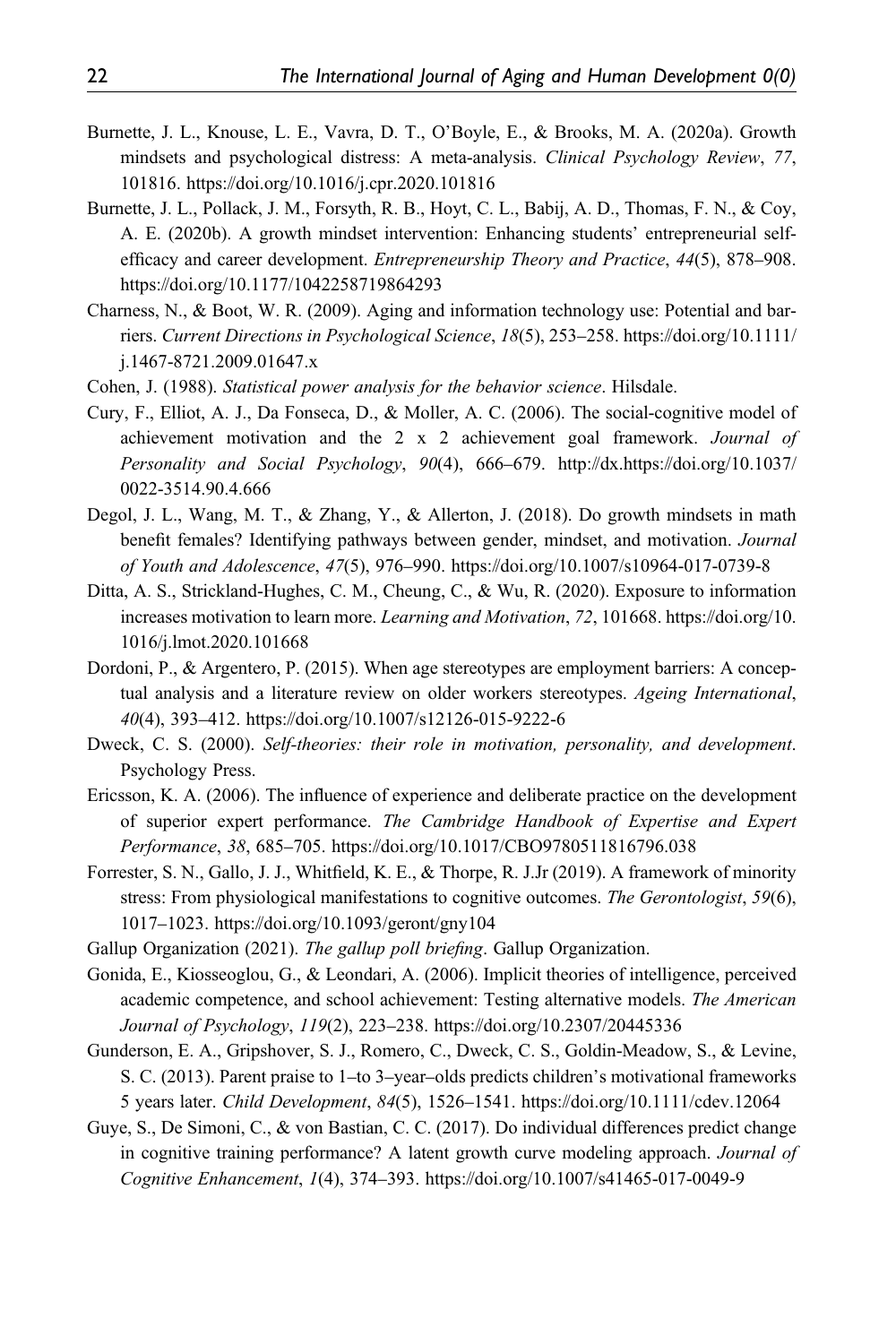- Hastings, E. C., & West, R. L. (2009). The relative success of a self-help and a group-based memory training program for older adults. Psychology and Aging, 24(3), 586–594. <https://doi.org/10.1037/a0016951>
- Henrich, J., Heine, S., & Norenzayan, A. (2010). Most people are not WEIRD. Nature, 466, 29. <https://doi.org/10.1038/466029a>
- Hertzog, C., Kramer, A. F., Wilson, R. S., & Lindenberger, U. (2008). Enrichment effects on adult cognitive development: Can the functional capacity of older adults be preserved and enhanced? Psychological Science in the Public Interest, 9(1), 1–65. [https://doi.org/10.](https://doi.org/10.1111/j.1539-6053.2009.01034.x) [1111/j.1539-6053.2009.01034.x](https://doi.org/10.1111/j.1539-6053.2009.01034.x)
- Heslin, P. A., Burnette, J. L., & Ryu, N. G. (2021). Does a growth mindset enable successful aging? Work, Aging and Retirement, 7(2), 79–89.<https://doi.org/10.1093/workar/waaa029>
- Hess, T. M. (2014). Selective engagement of cognitive resources: Motivational influences on older adults' cognitive functioning. Perspectives on Psychological Science, 9(4), 388–407. <https://doi.org/10.1177/1745691614527465>
- Jaeggi, S. M., Buschkuehl, M., Shah, P., & Jonides, J. (2014). The role of individual differences in cognitive training and transfer. Memory & Cognition, 42(3), 464–480. [https://doi.org/10.](https://doi.org/10.3758/s13421-013-0364-z) [3758/s13421-013-0364-z](https://doi.org/10.3758/s13421-013-0364-z)
- Katz, B., Jones, M. R., Shah, P., Buschkuehl, M., & Jaeggi, S. M. (2016). Individual differences and motivational effects. In T. Strobach, & J. Karbach (Eds.), *Cognitive training*. Springer, 157–166. [https://doi.org/10.1007/978-3-319-42662-4\\_15](https://doi.org/10.1007/978-3-319-42662-4_15).
- Kramer, J. H., Mungas, D., Possin, K. L., Rankin, K. P., Boxer, A. L., Rosen, H. J., & Widmeyer, M. (2014). NIH EXAMINER: Conceptualization and development of an executive function battery. Journal of the International Neuropsychological Society, 20(1), 11–19. [http://doi.org/10.1017/](http://doi.org/10.1017/S1355617713001094) [S1355617713001094](http://doi.org/10.1017/S1355617713001094)
- Leanos, S., Coons, J., Rebok, G. W., Ozer, D. J., & Wu, R. (2019). Development of the Broad Learning Adult Questionnaire. The International Journal of Aging and Human Development, 88(3), 286–311.<https://doi.org/10.1177/0091415018784695>
- Leanos, S., Kürüm, E., Strickland-Hughes, C. M., Ditta, A. S., Nguyen, G., Felix, M., Yum, H., Rebok, G., & Wu, R. (2020). The impact of learning multiple real-world skills on cognitive abilities and functional independence in healthy older adults. The Journals of Gerontology: Series B, 75(6), 1155–1169.<https://doi.org/10.1093/geronb/gbz084>
- McNeish, D., & Matta, T. (2018). Differentiating between mixed-effects and latent-curve approaches to growth modeling. Behavior Research Methods, 50(4), 1398–1414. [https://](https://doi.org/10.3758/s13428-017-0976-5) [doi.org/10.3758/s13428-017-0976-5](https://doi.org/10.3758/s13428-017-0976-5)
- Merton, R. K. (1968). The Matthew effect in science. Science (New York, N.Y.), 159(3810), 53– 63.<https://doi.org/10.1126/science.159.3810.56>
- Molden, D. C., Plaks, J. E., & Dweck, C. S. (2006). "Meaningful" social inferences: Effects of implicit theories on inferential processes. Journal of Experimental Social Psychology, 42(6), 738–752.<https://doi.org/10.1016/j.jesp.2005.11.005>
- Mori, K., & Harada, E. T. (2010). Is learning a family matter?: Experimental study of the influence of social environment on learning by older adults in the use of mobile phones. Japanese Psychological Research, 52(3), 244–255.<https://doi.org/10.1111/j.1468-5884.2010.00434.x>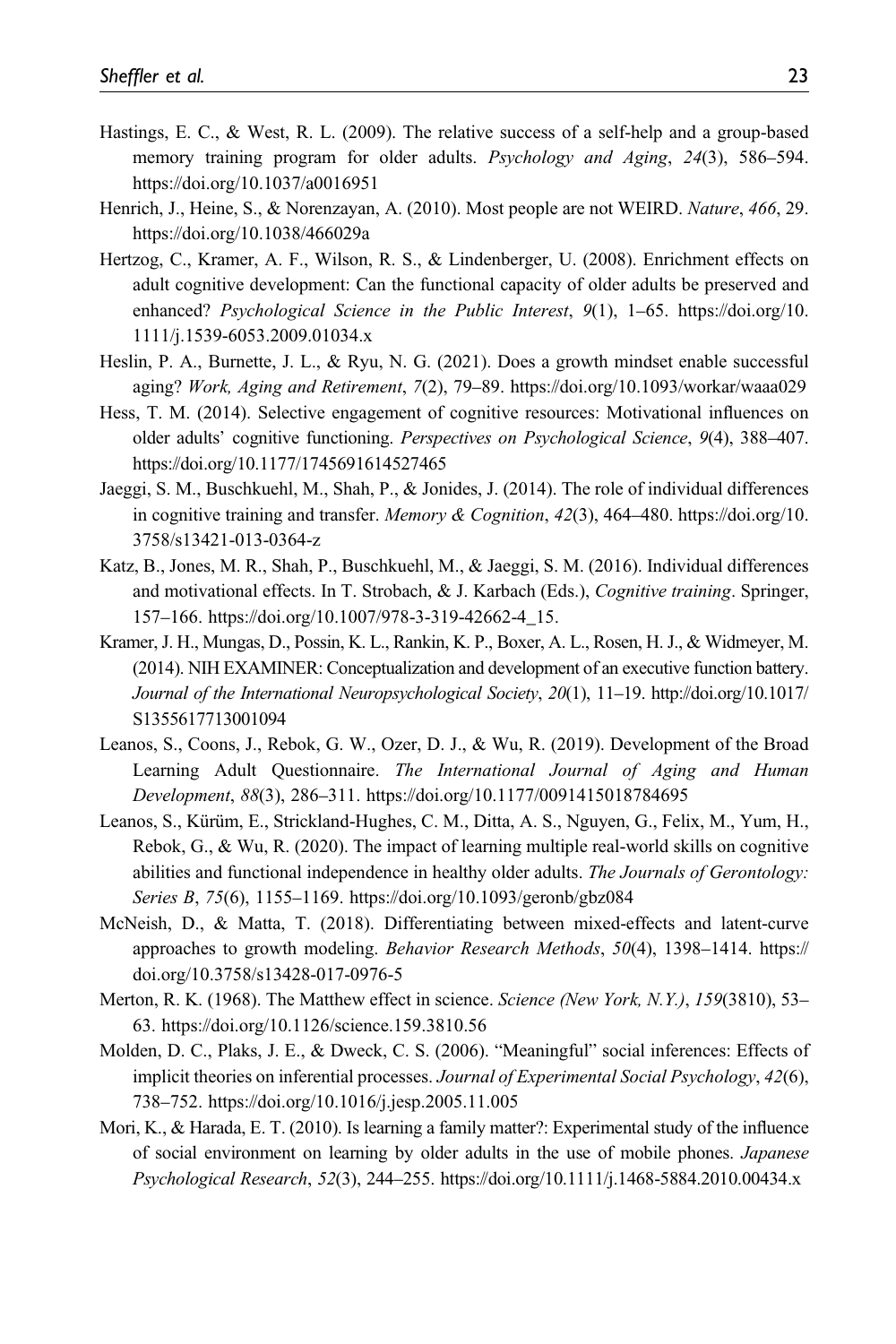- Moser, J. S., Schroder, H. S., Heeter, C., Moran, T. P., & Lee, Y. H. (2011). Mind your errors: Evidence for a neural mechanism linking growth mind-set to adaptive posterror adjustments. Psychological Science, 22(12), 1484–1489. [https://doi.org/10.1177/09567976](https://doi.org/10.1177/0956797611419520) [11419520](https://doi.org/10.1177/0956797611419520)
- Mueller, C. M., & Dweck, C. S. (1998). Praise for intelligence can undermine children's motivation and performance. Journal of Personality and Social Psychology, 75(1), 33. http:// [.https://doi.org/10.1037/0022-3514.75.1.33](https://doi.org/10.1037/0022-3514.75.1.33)
- Park, D. C., & Bischof, G. N. (2013). The aging mind: Neuroplasticity in response to cognitive training. Dialogues in Clinical Neuroscience, 15(1), 109. [https://doi.org//10.31887/DCNS.](https://doi.org//10.31887/DCNS.2013.15.1/dpark) [2013.15.1/dpark](https://doi.org//10.31887/DCNS.2013.15.1/dpark)
- Park, D. C., & Reuter-Lorenz, P. (2009). The adaptive brain: Aging and neurocognitive scaffolding. Annual Review of Psychology, 60, 173–196. [https://doi.org/10.1146/annurev.psych.59.](https://doi.org/10.1146/annurev.psych.59.103006.093656) [103006.093656](https://doi.org/10.1146/annurev.psych.59.103006.093656)
- Paunesku, D., Yeager, D. S., Romero, C., & Walton, G. (2012). A brief growth mindset intervention improves academic outcomes of community college students enrolled in developmental mathematics courses. Unpublished manuscript, Stanford University.
- Plaks, J. E., & Chasteen, A. L. (2013). Entity versus incremental theories predict older adults memory performance. Psychology and Aging, 28(4), 948–957.<https://doi.org/10.1037/a0034348>
- R Core Team (2020). R: A language and environment for statistical computing. R Foundation for Statistical Computing.<https://www.R-project.org/>.
- Rebok, G. W., & Balcerak, L. J. (1989). Memory self-efficacy and performance differences in young and old adults: The effect of mnemonic training. Developmental Psychology, 25(5), 714.<https://doi.org/10.1037/0012-1649.25.5.714>
- Rege, M., Hanselman, P., Solli, I. F., Dweck, C. S., Ludvigsen, S., Bettinger, E., & , Crosnoe, R., Muller, C., Walton, G., Duckworth, A., & Yeager, D. S. (2021). How can we inspire nations of learners? An investigation of growth mindset and challenge-seeking in two countries. American Psychologist, 76(5), 755–767.<https://doi.org/10.1037/amp0000647>
- Ricci, M. C., & Lee, M. (2016). Mindsets for parents: strategies to encourage growth mindsets in kids. Prufrock Press.
- Salthouse, T. A. (2006). Mental exercise and mental aging: Evaluating the validity of the "use it or lose it" hypothesis. Perspectives on Psychological Science, 1(1), 68–87. [https://doi.org/](https://doi.org/10.1111/j.1745-6916.2006.00005.x) [10.1111/j.1745-6916.2006.00005.x](https://doi.org/10.1111/j.1745-6916.2006.00005.x)
- Sarrasin, J. B., Nenciovici, L., Foisy, L. M. B., Allaire-Duquette, G., Riopel, M., & Masson, S. (2018). Effects of teaching the concept of neuroplasticity to induce a growth mindset on motivation, achievement, and brain activity: A meta-analysis. Trends in Neuroscience and Education, 12, 22–31.<https://doi.org/10.1016/j.tine.2018.07.003>
- Schroder, H. S., Moran, T. P., Donnellan, M. B., & Moser, J. S. (2014). Mindset induction effects on cognitive control: A neurobehavioral investigation. Biological Psychology, 103, 27–37.<https://doi.org/10.1016/j.biopsycho.2014.08.004>
- Simons, D. J., Boot, W. R., Charness, N., Gathercole, S. E., Chabris, C. F., Hambrick, D. Z., & Stine-Morrow, E. A. (2016). Do "brain-training" programs work? Psychological Science in the Public Interest, 17(3), 103–186.<https://doi.org/10.1177/1529100616661983>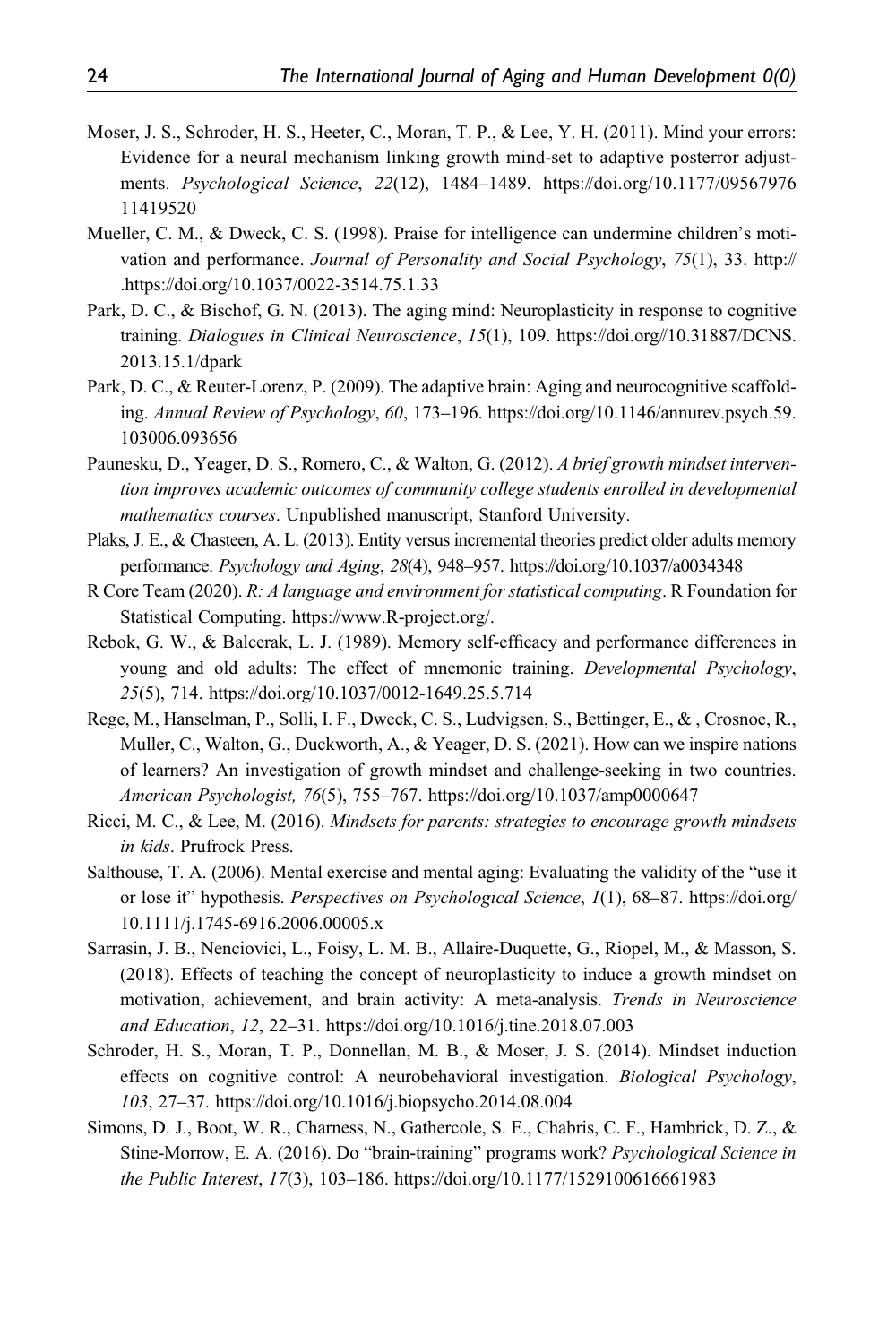- Sisk, V. F., Burgoyne, A. P., Sun, J., Butler, J. L., & Macnamara, B. N. (2018). To what extent and under which circumstances are growth mind-sets important to academic achievement? Two metaanalyses. Psychological Science, 29(4), 549–571.<https://doi.org/10.1177/0956797617739704>
- Verhaeghen, P. (2012). Working memory still working: age-related differences in working-memory functioning and cognitive control. In Memory and aging (pp. 15–42). Psychology Press.
- Villafañe, S. M., Xu, X., & Raker, J. R. (2016). Self-efficacy and academic performance in firstsemester organic chemistry: Testing a model of reciprocal causation. Chemistry Education Research and Practice, 17(4), 973–984.<https://doi.org/10.1039/C6RP00119J>
- Weijters, B., & Baumgartner, H. (2012). Misresponse to reversed and negated items in surveys: A review. Journal of Marketing Research, 49(5), 737–747.<https://doi.org/10.1509/jmr.11.0368>
- West, R. L., & Hastings, E. (2011). Self-regulation and recall: Growth curve modeling of intervention outcomes for older adults. Psychology and Aging, 26(4), 803–812. [https://doi.org/](https://doi.org/10.1037/a0023784) [10.1037/a0023784](https://doi.org/10.1037/a0023784)
- Williams, D. R. (1999). Race, socioeconomic status, and health the added effects of racism and discrimination. Annals of the New York Academy of Sciences, 896(1), 173-188. [https://doi.](https://doi.org/10.1111/j.1749-6632.1999.tb08114.x) [org/10.1111/j.1749-6632.1999.tb08114.x](https://doi.org/10.1111/j.1749-6632.1999.tb08114.x)
- Wilson, R. S., Scherr, P. A., Schneider, J. A., Tang, Y., & Bennett, D. A. (2007). Relation of cognitive activity to risk of developing Alzheimer disease. Neurology, 69(20), 1911– 1920.<https://doi.org/10.1212/01.wnl.0000271087.67782.cb>
- Wu, R., Rebok, G. W., & Lin, F. V. (2017). A novel theoretical life course framework for triggering cognitive development across the lifespan. Human Development, 59(6), 342–365. <https://doi.org/10.1159/000458720>
- Wu, R., & Strickland-Hughes, C. (2019). Adaptation for growth as a common goal throughout the lifespan: Why and how. Psychology of Learning and Motivation, 71, 387-414. [https://](https://doi.org/10.1016/bs.plm.2019.07.005) [doi.org/10.1016/bs.plm.2019.07.005](https://doi.org/10.1016/bs.plm.2019.07.005)
- Xu, K. M., Koorn, P., de Koning, B., Skuballa, I. T., Lin, L., Henderikx, M., & , Marsh, H. W., Sweller, J., & Paas, F. (2021). A growth mindset lowers perceived cognitive load and improves learning: Integrating motivation to cognitive load. Journal of Educational Psychology, 113(6), 1177–1191.<https://doi.org/10.1037/edu0000631>
- Yeager, D. S., & Dweck, C. S. (2020). What can be learned from growth mindset controversies? American Psychologist, 75(9), 1269–1284.<https://doi.org/10.1037/amp0000794>
- Yeager, D. S., Hanselman, P., & , Walton, G. M., Murray, J. S., Crosnoe, R., Muller, C., Tipton, E., Schneider, B., Hulleman, C. S., Hinojosa, C. P., Paunesku, D., Romero, C., Flint, K., Roberts, A., Trott, J., Iachan, R., Buontempo, J., Man Yang, S., Carvalho, C. M., … Dweck, C. S. (2019). A national experiment reveals where a growth mindset improves achievement. Nature, 573, 364–369.<https://doi.org/10.1038/s41586-019-1466-y>

#### Author Biographies

Pamela Sheffler is a doctoral candidate in developmental psychology at the University of California, Riverside. Her research interests include motivational factors that influence learning and academic achievement.